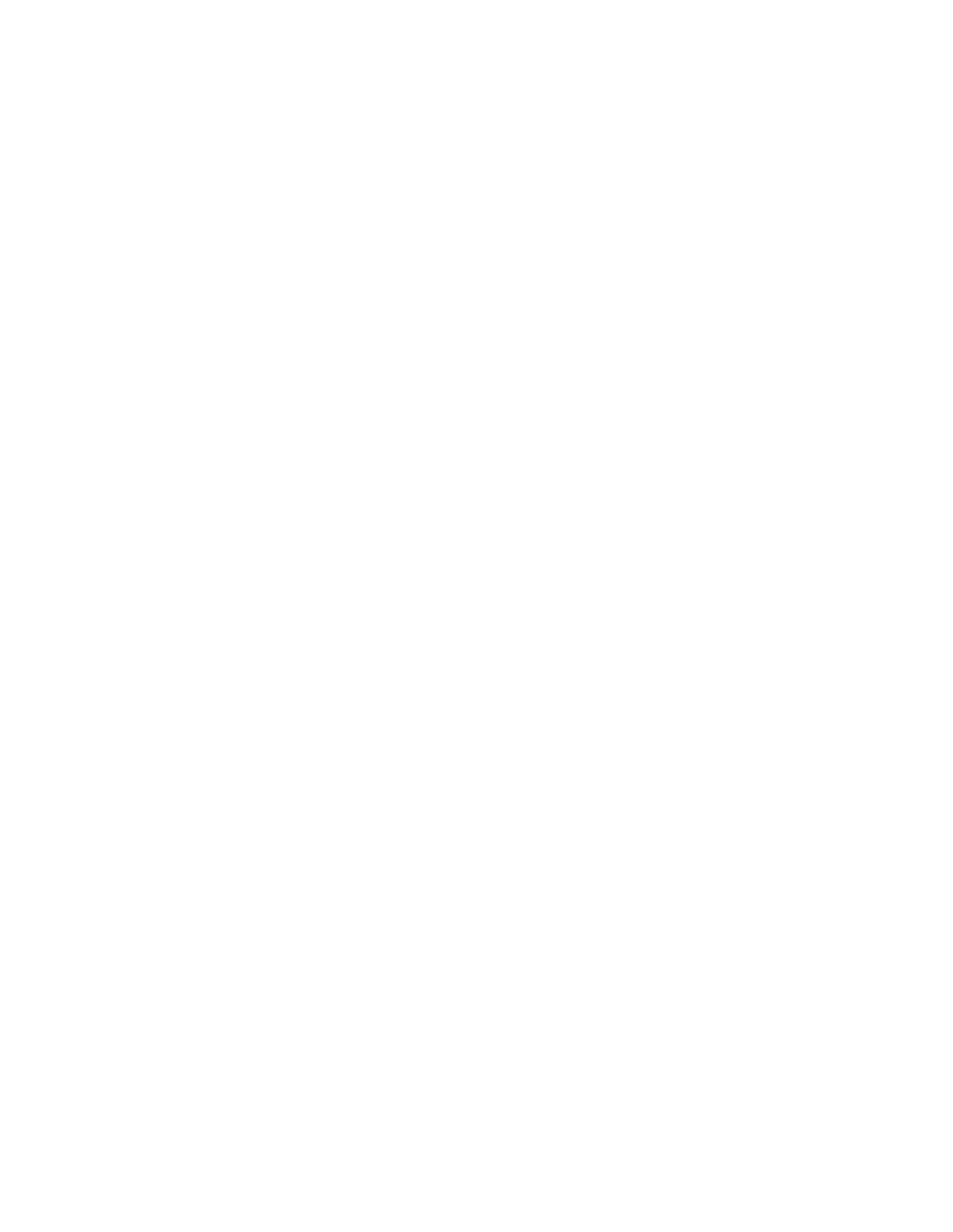#### **Important Notice – Please Read**

The product discussed in this literature is subject to terms and conditions outlined in Eaton Electrical Inc. selling policies. The sole source governing the rights and remedies of any purchaser of this equipment is the relevant Eaton Electrical Inc. selling policy.

NO WARRANTIES, EXPRESS OR IMPLIED, INCLUDING WARRANTIES OF FITNESS FOR A PARTICULAR PURPOSE OR MERCHANTABILITY, OR WARRANTIES ARISING FROM COURSE OF DEALING OR USAGE OF TRADE, ARE MADE REGARDING THE INFORMATION, RECOMMENDATIONS AND DESCRIPTIONS CONTAINED HEREIN. In no event will Eaton Electrical Inc. be responsible to the purchaser or user in contract, in tort (including negligence), strict liability or otherwise for any special, indirect, incidental or consequential damage or loss whatsoever, including but not limited to damage or loss of use of equipment, plant or power system, cost of capital, loss of power, additional expenses in the use of existing power facilities, or claims against the purchaser or user by its customers resulting from the use of the information, recommendations and descriptions contained herein.

The information contained in this manual is subject to change without notice.

Cover Photo: Cutler-Hammer® NFX9000 AF Drive.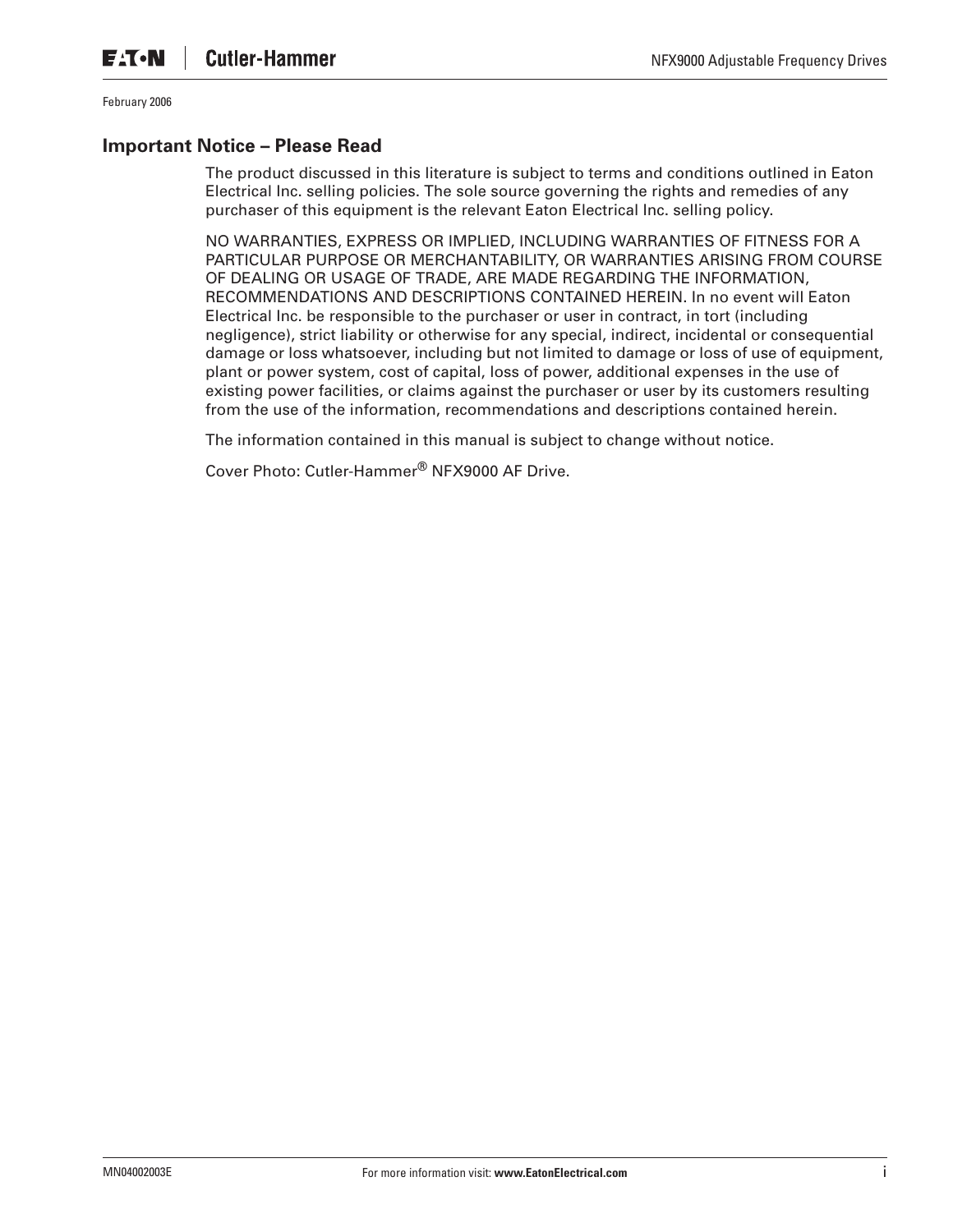# **Table of Contents**

|                                               | iii     |
|-----------------------------------------------|---------|
|                                               | iii     |
|                                               | iii     |
|                                               | iv      |
|                                               | $1 - 1$ |
|                                               | $1 - 1$ |
|                                               | $1 - 1$ |
|                                               | $1 - 2$ |
|                                               | $1 - 3$ |
|                                               | $1 - 4$ |
|                                               | $2 - 1$ |
|                                               | $2 - 1$ |
|                                               | $2 - 3$ |
|                                               | $3 - 1$ |
|                                               | $3 - 1$ |
|                                               | $A - 1$ |
| APPENDIX B — COMMUNICATION ADDRESS DEFINITION | $B-1$   |

# **List of Figures**

| $2 - 3$ |
|---------|
|         |

### **List of Tables**

|                                                          | $1 - 2$ |
|----------------------------------------------------------|---------|
|                                                          | $1 - 4$ |
|                                                          | $3 - 1$ |
|                                                          | $3 - 2$ |
| Table 3-3: Group 2 - Operation Method Parameters         | $3-3$   |
| Table 3-4: Group 3 — Output Function Parameters          | $3-3$   |
| Table 3-5: Group 4 — Input Function Parameters           | $3 - 4$ |
| Table 3-6: Group 5 - Multi-Step Speed and PLC Parameters | $3-5$   |
|                                                          | $3 - 5$ |
|                                                          | $3 - 7$ |
|                                                          | $3 - 7$ |
|                                                          | $3 - 8$ |
|                                                          | $A-1$   |
|                                                          | $B-1$   |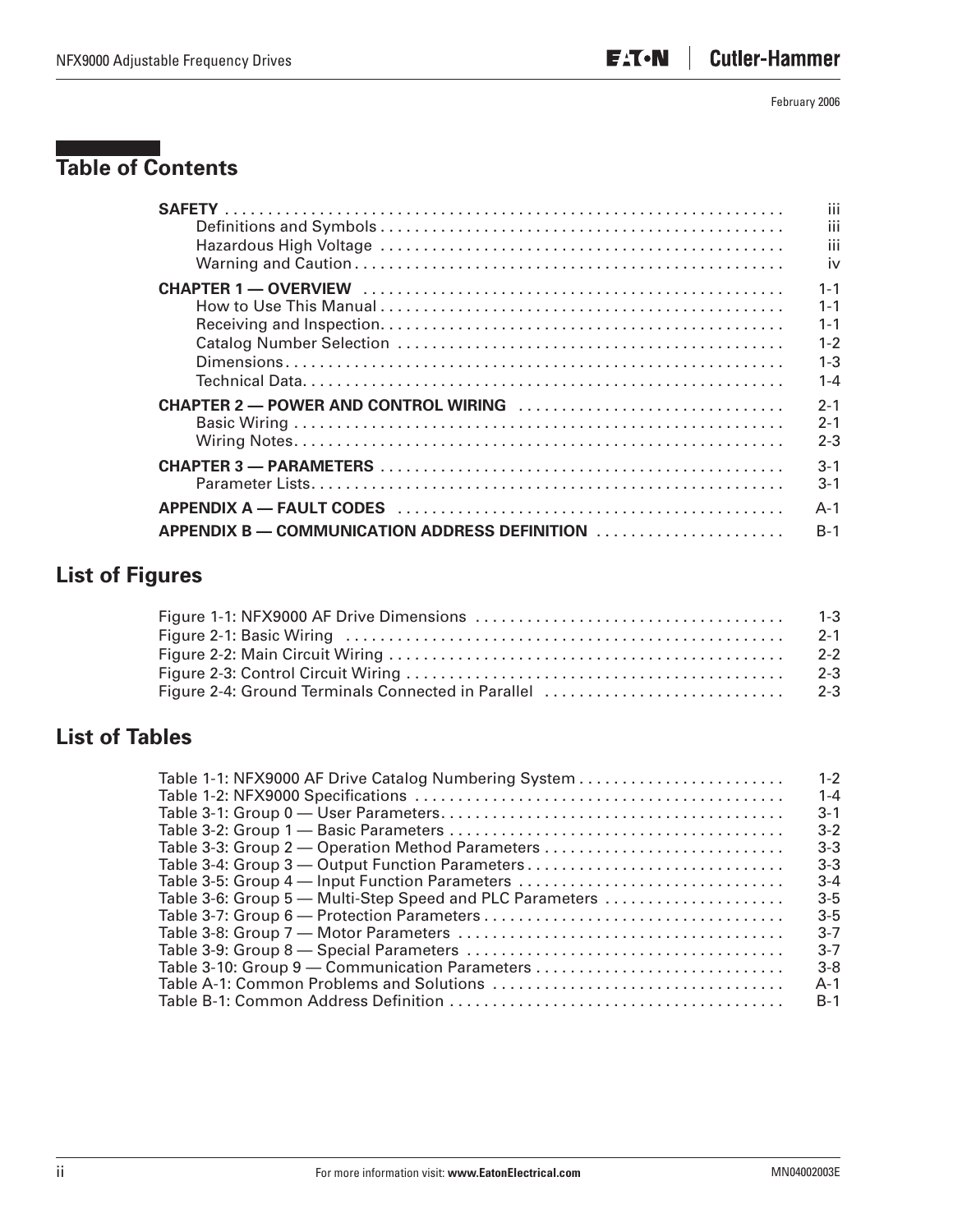### **Safety**

Read this manual thoroughly and make sure you understand the procedures before you attempt to install, set up or operate this Cutler-Hammer® NFX9000 Adjustable Frequency Drive from Eaton's electrical business.

#### **Definitions and Symbols**



This symbol indicates high voltage. It calls your attention to items or operations that could be dangerous to you and other persons operating this equipment. Read the message and follow the instructions carefully.



This symbol is the "Safety Alert Symbol." It occurs with either of two signal words: CAUTION or WARNING, as described below.

### **WARNING**

Indicates a potentially hazardous situation which, if not avoided, can result in serious injury or death.

#### **CAUTION**

Indicates a potentially hazardous situation which, if not avoided, can result in minor to moderate injury, or serious damage to the product. The situation described in the CAUTION may, if not avoided, lead to serious results. Important safety measures are described in CAUTION (as well as WARNING).

#### **Hazardous High Voltage**

#### **WARNING** 41

Motor control equipment and electronic controllers are connected to hazardous line voltages. When servicing drives and electronic controllers, there may be exposed components with housings or protrusions at or above line potential. Extreme care should be taken to protect against shock.

- Stand on an insulating pad and make it a habit to use only one hand when checking components.
- Always work with another person in case an emergency occurs.
- Disconnect power before checking controllers or performing maintenance.
- Be sure equipment is properly grounded.
- Wear safety glasses whenever working on electronic controllers or rotating machinery.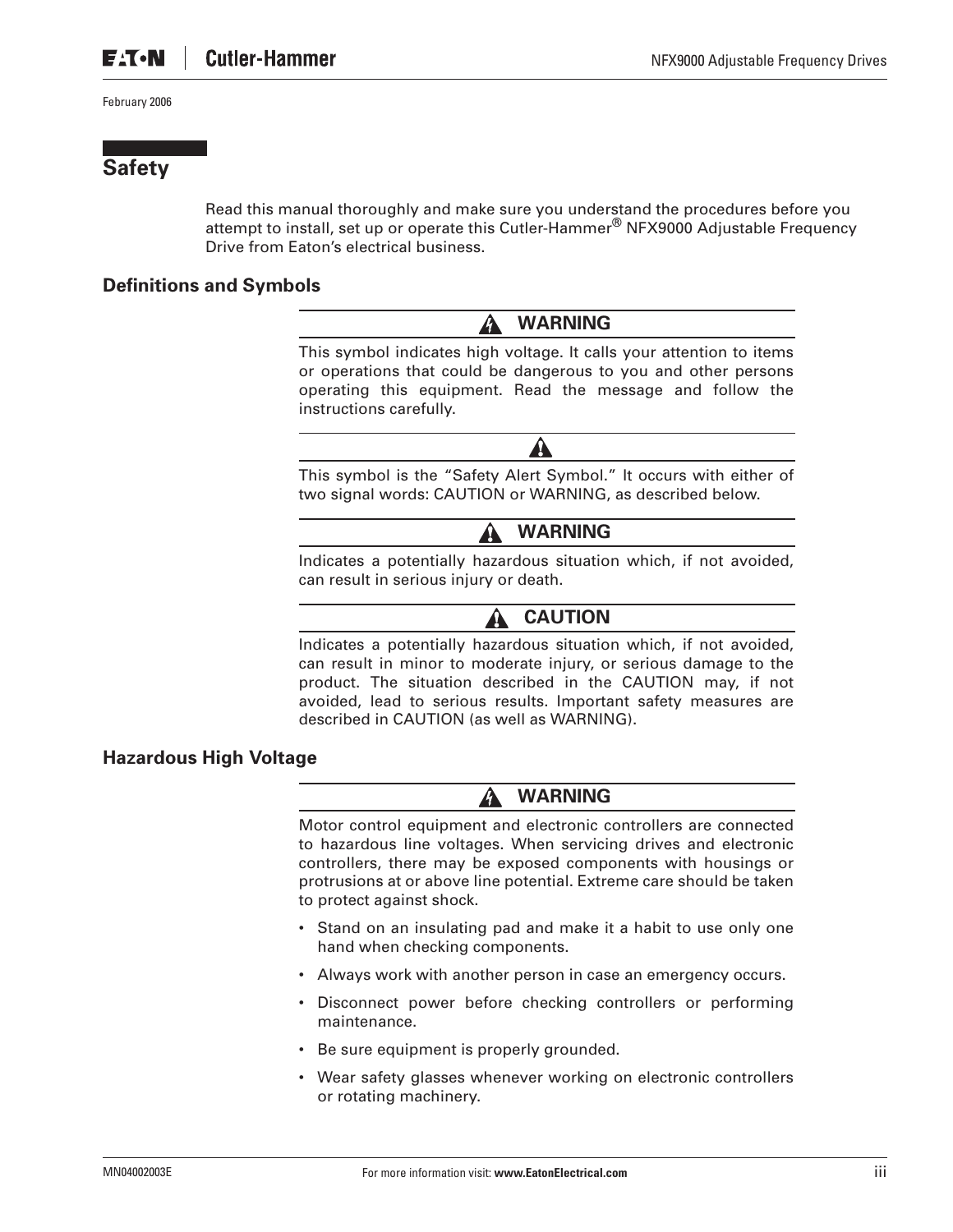#### **Warning and Caution**

#### **WARNING** A

Ensure that all screws are tightened to the proper torque rating.

#### **CAUTION** A

Do not connect the AC input to any of the U/T1, V/T2 or W/T3 terminals as it will damage the drive.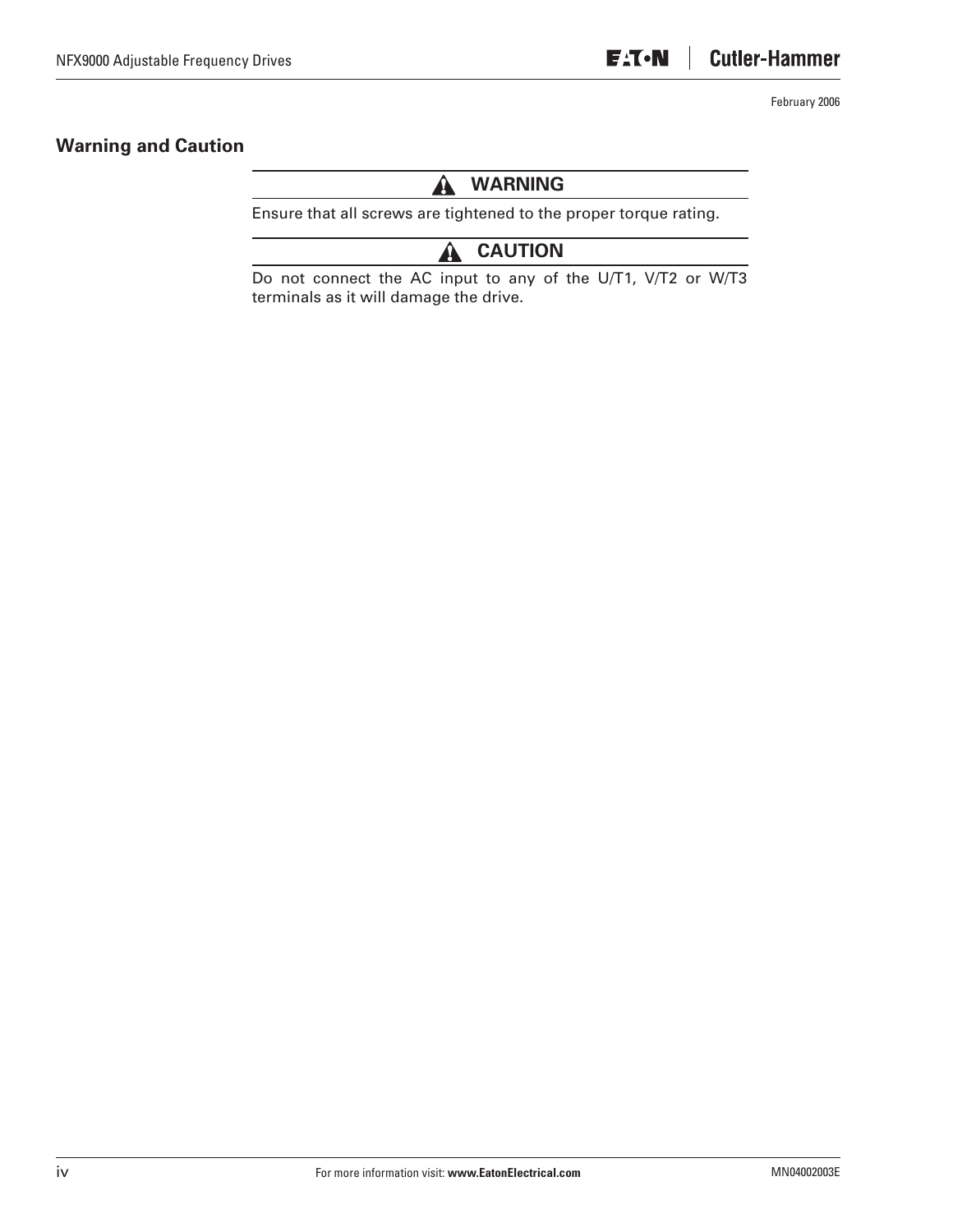## **Chapter 1 — Overview**

This manual provides instructions for the installation and operation of Cutler-Hammer<sup>®</sup> NFX9000 Adjustable Frequency Drives from Eaton's electrical business.

This chapter describes the purpose and contents of this manual, the receiving inspection recommendations and the NFX9000 catalog numbering system.

#### **How to Use This Manual**

The purpose of this manual is to provide you with information necessary to install, set and customize parameters, start up, troubleshoot and maintain the NFX9000 drive.

To provide for safe installation and operation of the equipment, read the safety guidelines at the beginning of this manual and follow the procedures outlined in the following chapters before connecting power to the NFX9000. Keep this operating manual handy and distribute to all users, technicians and maintenance personnel for reference.

*Chapter 1 — Overview* is the chapter you are reading now.

*Chapter 2 — Power and Control Wiring*

*Chapter 3 — Parameters*

*Appendix A — Fault Codes*

#### **Receiving and Inspection**

This NFX9000 drive has gone through rigorous quality control tests at the factory before shipment. Since many things may happen during shipping, please do the following after receiving the AC motor drive:

- Inspect the unit to ensure it was not damaged during shipment.
- Make sure that the catalog number on the nameplate corresponds with the catalog number of your order.

If the delivery does not correspond to your order, please contact your Eaton representative.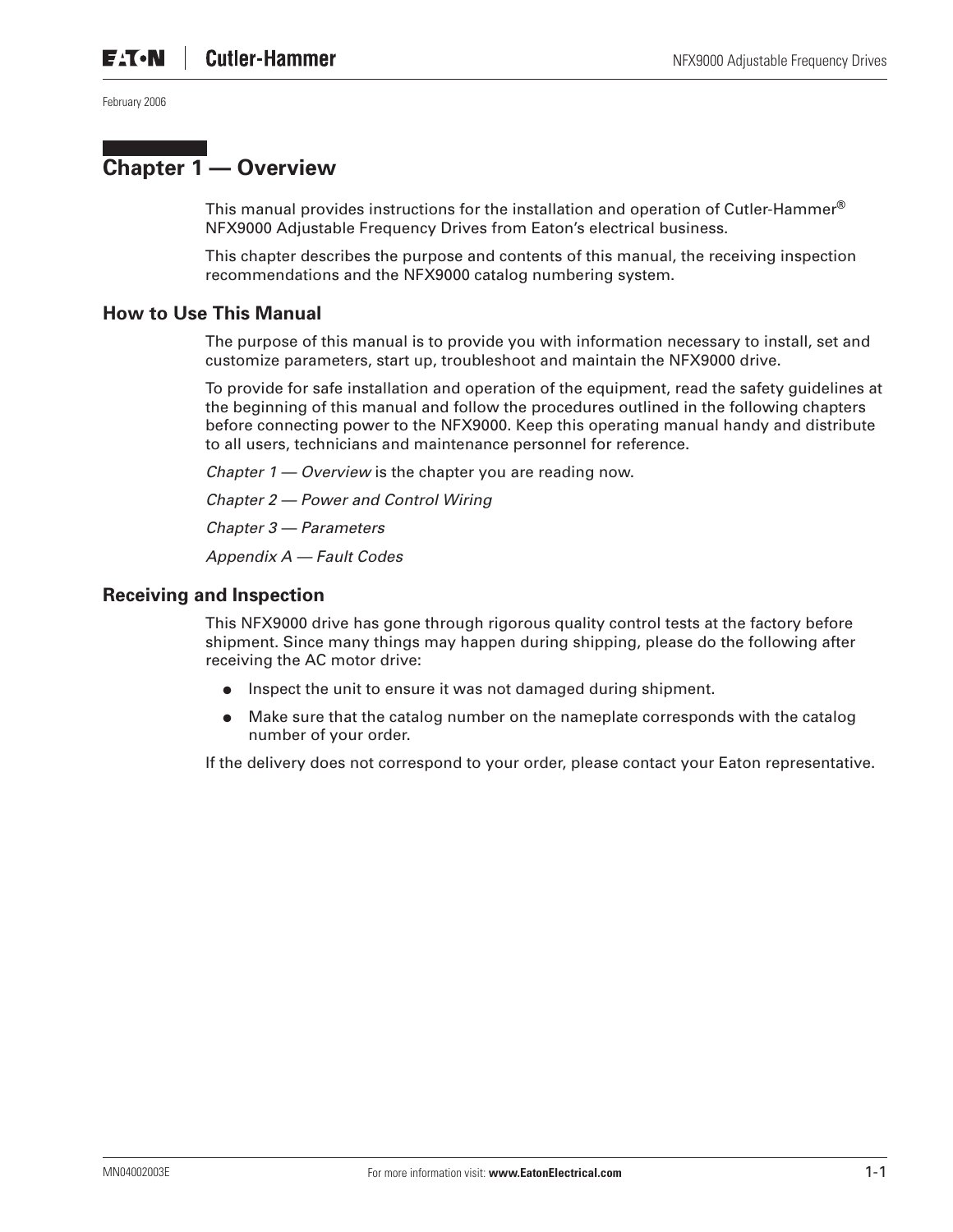### **Catalog Number Selection**



**Table 1-1: NFX9000 AF Drive Catalog Numbering System**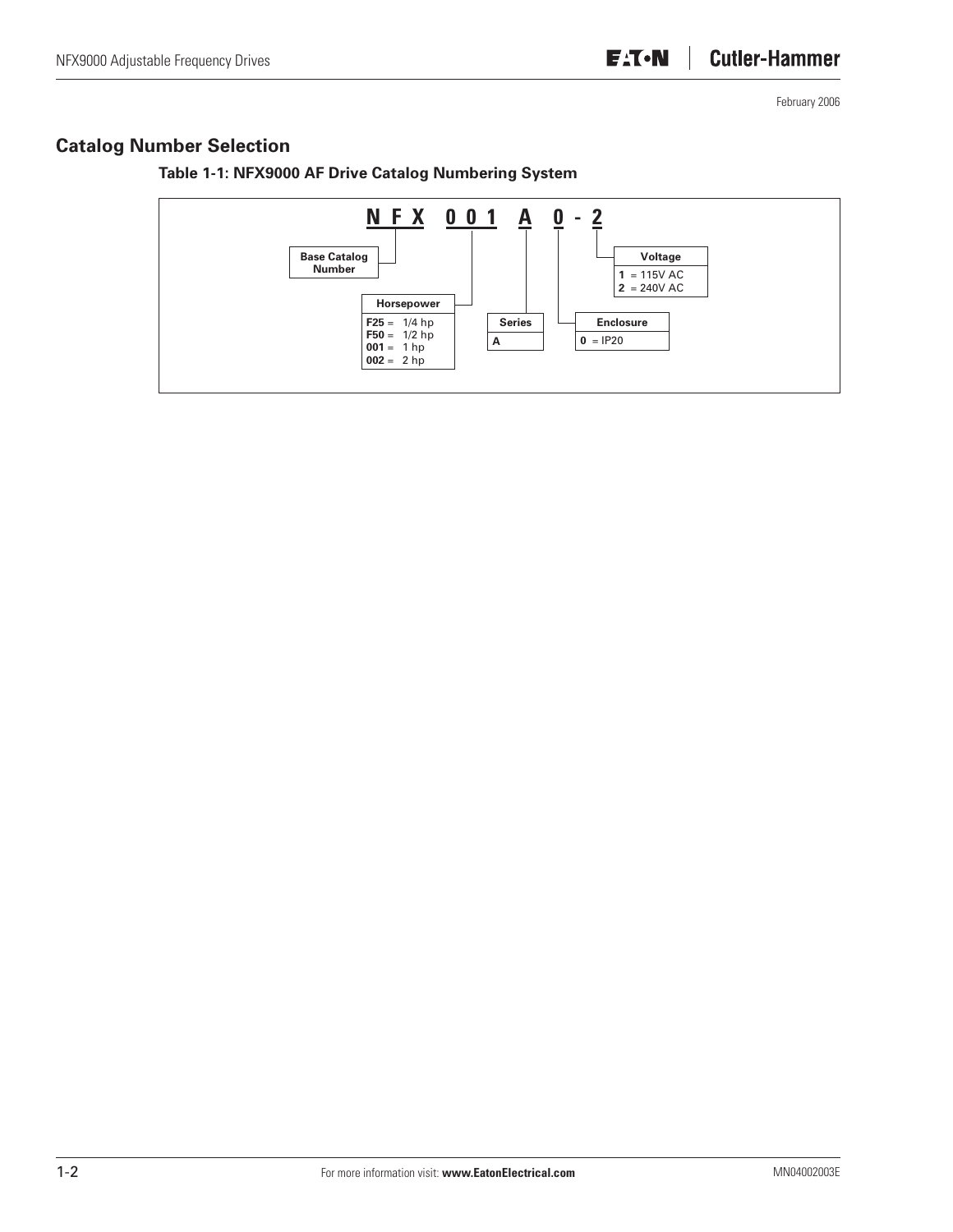### **Dimensions**



**Figure 1-1: NFX9000 AF Drive Dimensions**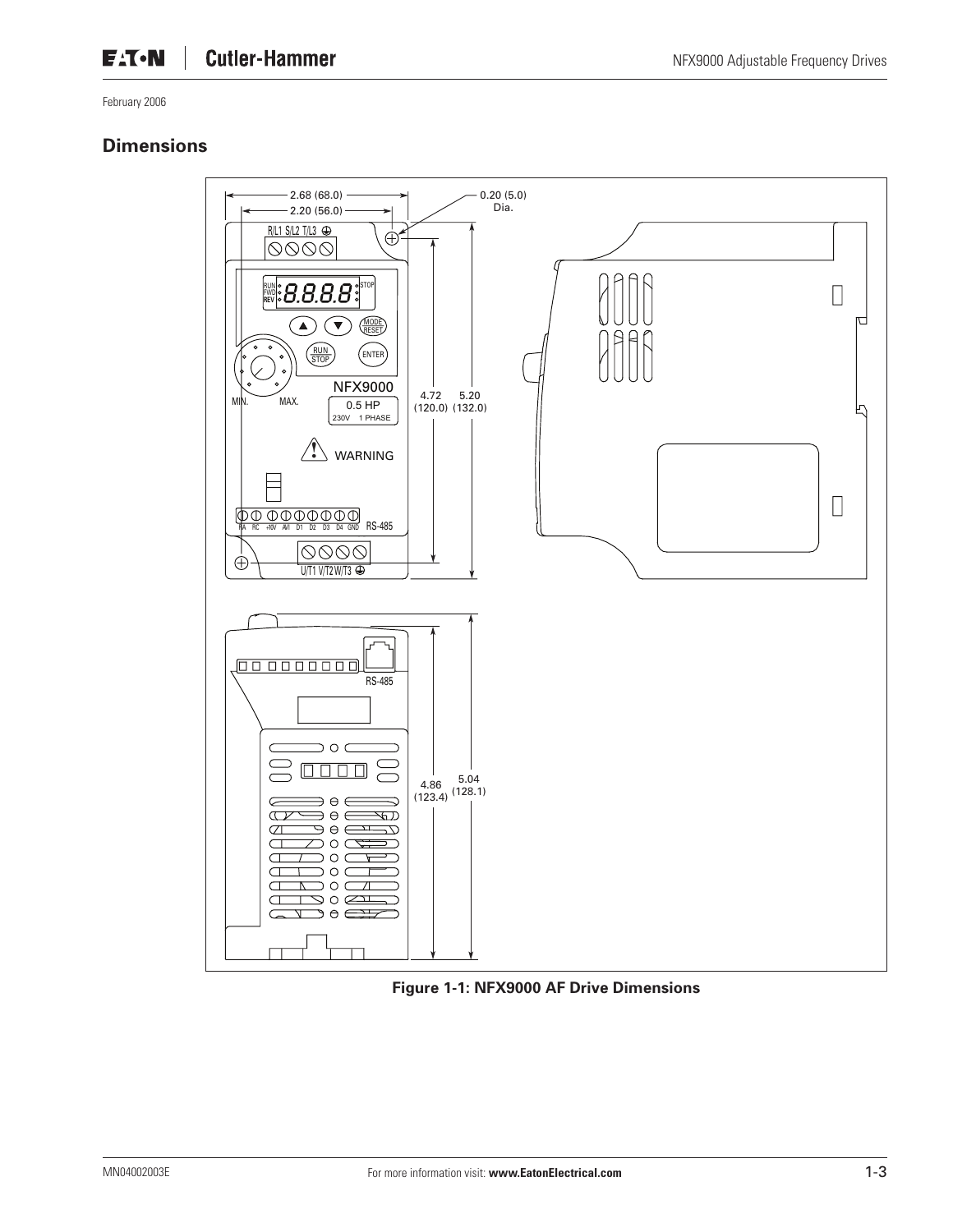### **Technical Data**

### **Table 1-2: NFX9000 Specifications**

| <b>Description</b>                     | <b>115V</b>                                                                                             |                                                | 230V                                                                                                                                                                                                                                                                             |                                                              |     |                                        |  |  |  |
|----------------------------------------|---------------------------------------------------------------------------------------------------------|------------------------------------------------|----------------------------------------------------------------------------------------------------------------------------------------------------------------------------------------------------------------------------------------------------------------------------------|--------------------------------------------------------------|-----|----------------------------------------|--|--|--|
| <b>Model Number</b>                    | <b>NFXF25A0-1</b>                                                                                       | <b>NFXF50A0-1</b>                              | <b>NFXF25A0-2</b>                                                                                                                                                                                                                                                                | <b>NFXF50A0-2</b><br><b>NFX001A0-2</b>                       |     | <b>NFX002A0-2</b>                      |  |  |  |
| Maximum Motor Output (hp)              | 0.25                                                                                                    | 0.50                                           | 0.25                                                                                                                                                                                                                                                                             | 0.50                                                         | 1   | 2                                      |  |  |  |
| Maximum Motor Output (kW)              | 0.2                                                                                                     | 0.4                                            | 0.2                                                                                                                                                                                                                                                                              | 0.4                                                          | 0.7 | 1.5                                    |  |  |  |
| <b>Output Ratings</b>                  |                                                                                                         |                                                |                                                                                                                                                                                                                                                                                  |                                                              |     |                                        |  |  |  |
| Rated Output Capacity (KVA)            | .6                                                                                                      | 1.0                                            | .6                                                                                                                                                                                                                                                                               | 1.0                                                          | 1.6 | 2.7                                    |  |  |  |
| Rated Output Current (A)               | 1.6                                                                                                     | 2.5                                            | 1.6                                                                                                                                                                                                                                                                              | 2.5                                                          | 4.2 | 7.0                                    |  |  |  |
| Maximum Output Voltage (V)             |                                                                                                         | 3-phase corresponds to double<br>input voltage |                                                                                                                                                                                                                                                                                  | 3-phase corresponds to input voltage                         |     |                                        |  |  |  |
| Rated Frequency (Hz)                   |                                                                                                         |                                                |                                                                                                                                                                                                                                                                                  | $1.0 - 400$                                                  |     |                                        |  |  |  |
| Power                                  |                                                                                                         |                                                |                                                                                                                                                                                                                                                                                  |                                                              |     |                                        |  |  |  |
| Rated Input Current (A)                | 6                                                                                                       | 9                                              | 4.9                                                                                                                                                                                                                                                                              | 6.5                                                          | 9.7 | 9                                      |  |  |  |
| Input Voltage Tolerance                |                                                                                                         | 1-phase, 90 - 132V, 50/60 Hz                   |                                                                                                                                                                                                                                                                                  | 1-phase, 180 - 264V, 50/60 Hz                                |     | 3-phase,<br>$180 - 264V$ ,<br>50/60 Hz |  |  |  |
| <b>Frequency Tolerance</b>             |                                                                                                         |                                                |                                                                                                                                                                                                                                                                                  | ±5%                                                          |     |                                        |  |  |  |
| <b>Control Characteristics</b>         |                                                                                                         |                                                |                                                                                                                                                                                                                                                                                  |                                                              |     |                                        |  |  |  |
| <b>Control System</b>                  |                                                                                                         |                                                | SVPWM (Sinusoidal Pulse Width Modulation) carried frequency, 3 kHz - 10 kHz                                                                                                                                                                                                      |                                                              |     |                                        |  |  |  |
| <b>Output Frequency Resolution</b>     |                                                                                                         |                                                |                                                                                                                                                                                                                                                                                  | .1 Hz                                                        |     |                                        |  |  |  |
| <b>Torque Characteristics</b>          |                                                                                                         |                                                | Starting torque can be 150% at 5 Hz including the auto-torque, auto-slip compensation                                                                                                                                                                                            |                                                              |     |                                        |  |  |  |
| <b>Overload Endurance</b>              |                                                                                                         |                                                | 150% of rated current for 1 minute                                                                                                                                                                                                                                               |                                                              |     |                                        |  |  |  |
| Acceleration/Deceleration Time         |                                                                                                         |                                                | .1 - 600 seconds (can be set individually)                                                                                                                                                                                                                                       |                                                              |     |                                        |  |  |  |
| V/F Pattern                            | Adjustable                                                                                              |                                                |                                                                                                                                                                                                                                                                                  |                                                              |     |                                        |  |  |  |
| <b>Stall Prevention Level</b>          |                                                                                                         |                                                | 20 - 200% of setting for rated current                                                                                                                                                                                                                                           |                                                              |     |                                        |  |  |  |
| <b>Operating Characteristics</b>       |                                                                                                         |                                                |                                                                                                                                                                                                                                                                                  |                                                              |     |                                        |  |  |  |
| Frequency Setting - Keypad             |                                                                                                         |                                                | Set by using ▲ and ▼ keys or Potentiometer                                                                                                                                                                                                                                       |                                                              |     |                                        |  |  |  |
| Frequency Setting-External<br>Signal   |                                                                                                         |                                                | 0 to +10V (input impedance = 47 k $\Omega$ ), 4 – 20 mA (output impedance = 250 $\Omega$ )<br>Digital inputs = 1 to 3 (three steps: JOG, UP or DOWN command)                                                                                                                     | Potentiometer = $5 k\Omega/5W$ , DC<br>Communication setting |     |                                        |  |  |  |
| Operation Setting - Keypad             |                                                                                                         |                                                |                                                                                                                                                                                                                                                                                  | Set by using RUN/STOP keys                                   |     |                                        |  |  |  |
| Operation Setting - External<br>Signal |                                                                                                         |                                                | RS-485 communication port; D1, D2, D3 and D4 can be combined to offer various modes of                                                                                                                                                                                           | operation                                                    |     |                                        |  |  |  |
| Digital input Signal                   |                                                                                                         |                                                | Multi-step selection 0 to 3, jog, accel./decel. inhibit, first/second accel./decel. switch, counter,<br>PLC operation, external base block (NC, NO) selection                                                                                                                    |                                                              |     |                                        |  |  |  |
| <b>Multi-function Output Signal</b>    |                                                                                                         |                                                | Drive operating, frequency attained, non-zero speed, base block, fault indication, local/remote<br>indication and PLC operation indication                                                                                                                                       |                                                              |     |                                        |  |  |  |
| <b>Functions</b>                       |                                                                                                         |                                                |                                                                                                                                                                                                                                                                                  |                                                              |     |                                        |  |  |  |
| Miscellaneous                          |                                                                                                         |                                                | AVR, S-curve, overvoltage stall protection, DC braking, fault records, adjustable carried frequency,<br>starting frequency setting for DC braking, over-current stall prevention, momentary power loss<br>restart, reverse inhibition, frequency limits and parameter lock/reset |                                                              |     |                                        |  |  |  |
| Protection                             | Overvoltage, over current, undervoltage, overload, overheating, electronic thermal, and<br>self-testing |                                                |                                                                                                                                                                                                                                                                                  |                                                              |     |                                        |  |  |  |
| Filtration                             | <b>EMI</b> filter                                                                                       |                                                |                                                                                                                                                                                                                                                                                  |                                                              |     |                                        |  |  |  |
| Cooling                                | Forced air                                                                                              |                                                |                                                                                                                                                                                                                                                                                  |                                                              |     |                                        |  |  |  |
| <b>Environment</b>                     |                                                                                                         |                                                |                                                                                                                                                                                                                                                                                  |                                                              |     |                                        |  |  |  |
| <b>Installation Location</b>           |                                                                                                         |                                                | Altitude = 1.000m or below<br>Keep away from any corrosive gas, liquid and dust                                                                                                                                                                                                  |                                                              |     |                                        |  |  |  |
| <b>Ambient Temperature</b>             | 14 to 104°F (-10 to -40°C), non-condensing and not frozen                                               |                                                |                                                                                                                                                                                                                                                                                  |                                                              |     |                                        |  |  |  |
| Storage Temperature                    |                                                                                                         |                                                |                                                                                                                                                                                                                                                                                  | -4 to 140°F (-20 to 60°C)                                    |     |                                        |  |  |  |
| <b>Ambient Humidity</b>                |                                                                                                         |                                                | Below 90% relative humidity (non-condensing)                                                                                                                                                                                                                                     |                                                              |     |                                        |  |  |  |
| Vibration                              | 9.80665 m/s <sup>2</sup> (1G) at less than 20 Hz, 5.88 m/s <sup>2</sup> (.6G) at 20 - 50 Hz             |                                                |                                                                                                                                                                                                                                                                                  |                                                              |     |                                        |  |  |  |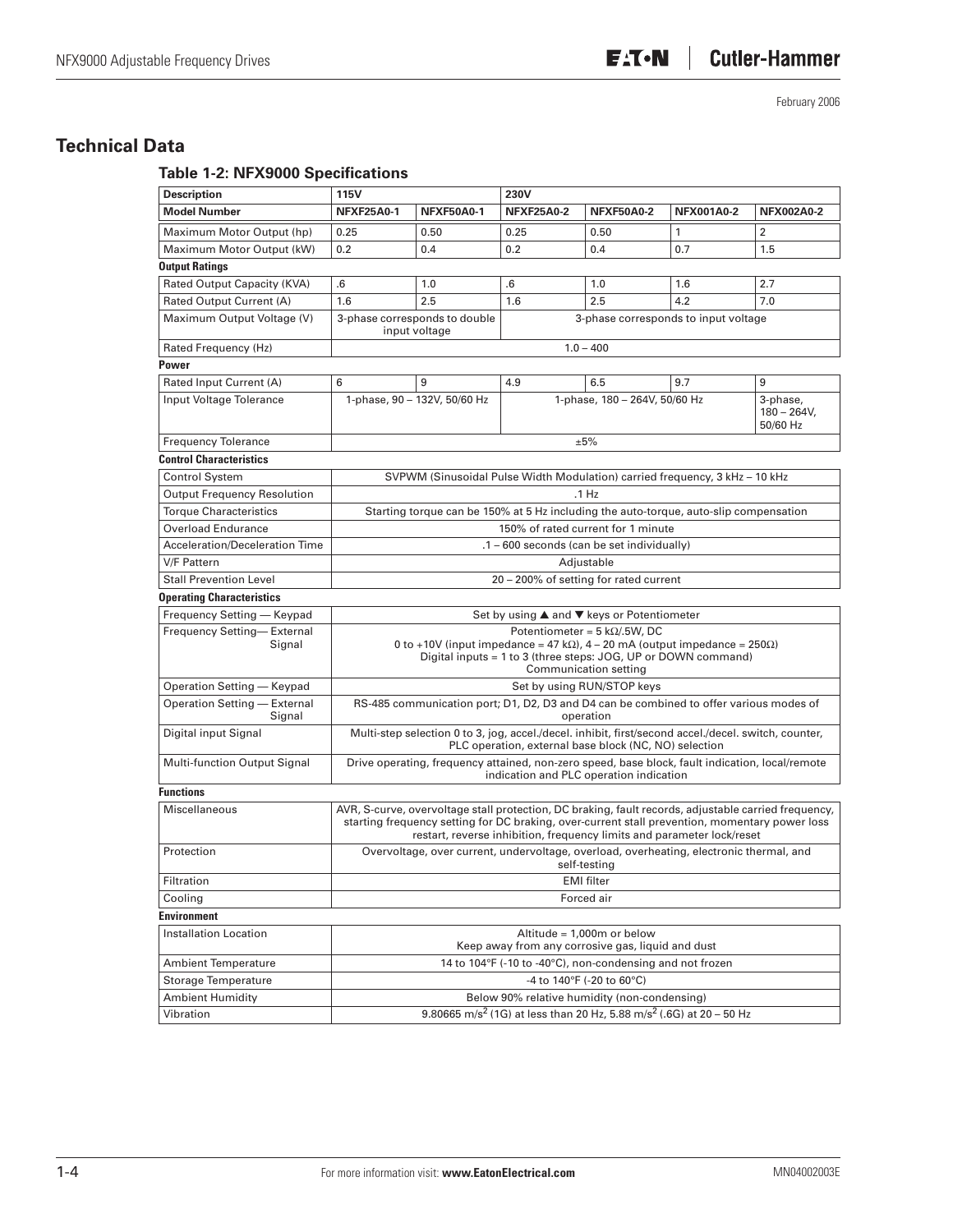# **Chapter 2 — Power and Control Wiring**

#### **Basic Wiring**

Users must connect wiring according to the circuit diagram shown in **Figure 2-1**. Please follow all national and state wiring codes when wiring the drive.



**Figure 2-1: Basic Wiring**

**Note:** Do not plug a modem or telephone line into the RS-485 communication port or permanent damage may result. Terminals 1 and 2 are the power source for the optional copy keypad and should not be used while using the RS-485 communication.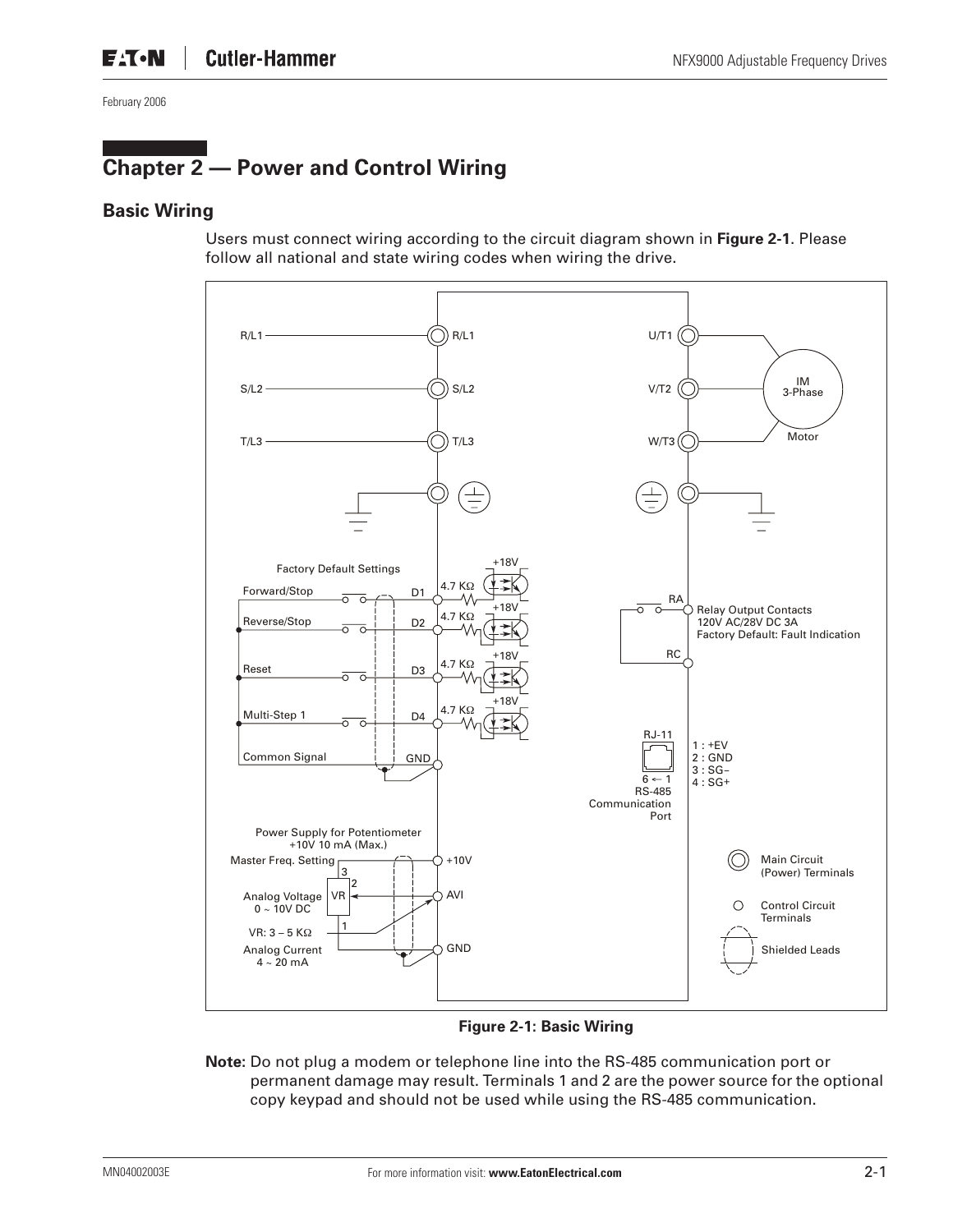- Use power terminals R/L1 and S/L2 for single-phase connection to models: NFXF25A0-1, NFXF50A0-1, NFXF25A0-2, NFXF50A0-2 or NFX001A0-2.
- Use power terminals R/L1, S/L2 and T/L3 for three-phase connection to models: NFXF25A0-2, NFXF50A0-2, NFX001A0-2 or NFX002A0-2.
- Single-phase power must not be used for model NFX002A0-2.



**Figure 2-2: Main Circuit Wiring**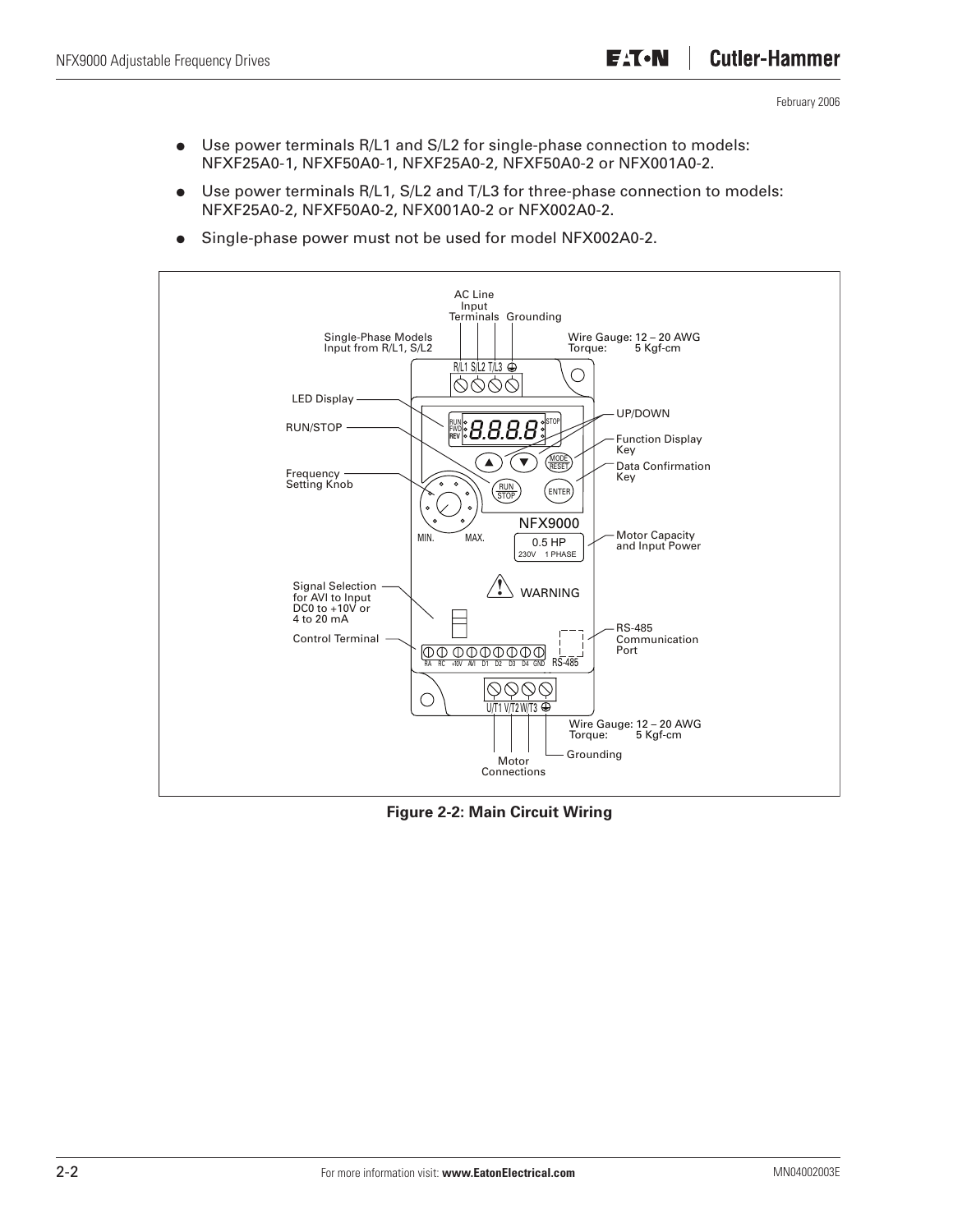

**Figure 2-3: Control Circuit Wiring**

### **Wiring Notes**

**WARNING**

Ensure that all screws are tightened to the proper torque rating.

**CAUTION**

Do not connect the AC input to any of the U/T1, V/T2 or W/T3 terminals as it will damage the drive.

Multiple NFX9000 drives can be installed in one location. Please read the following prior to installation:

- 1. Follow all national and local electrical, construction and safety codes during installation.
- 2. Ensure the appropriate protective devices (circuit breaker or fuses) are connected between the power supply and drive.
- 3. Make sure the leads are connected correctly and the drive is properly grounded. (Ground resistance should not exceed .1Ω.)
- 4. Use ground leads that comply with AWG/MCM standards and keep them as short as possible.
- 5. For multiple drive installations, make sure to ground all units directly to a common ground terminal. The ground terminals may be connected in parallel as shown in **Figure 2-4**. (Ensure there are no ground loops.)



**Figure 2-4: Ground Terminals Connected in Parallel**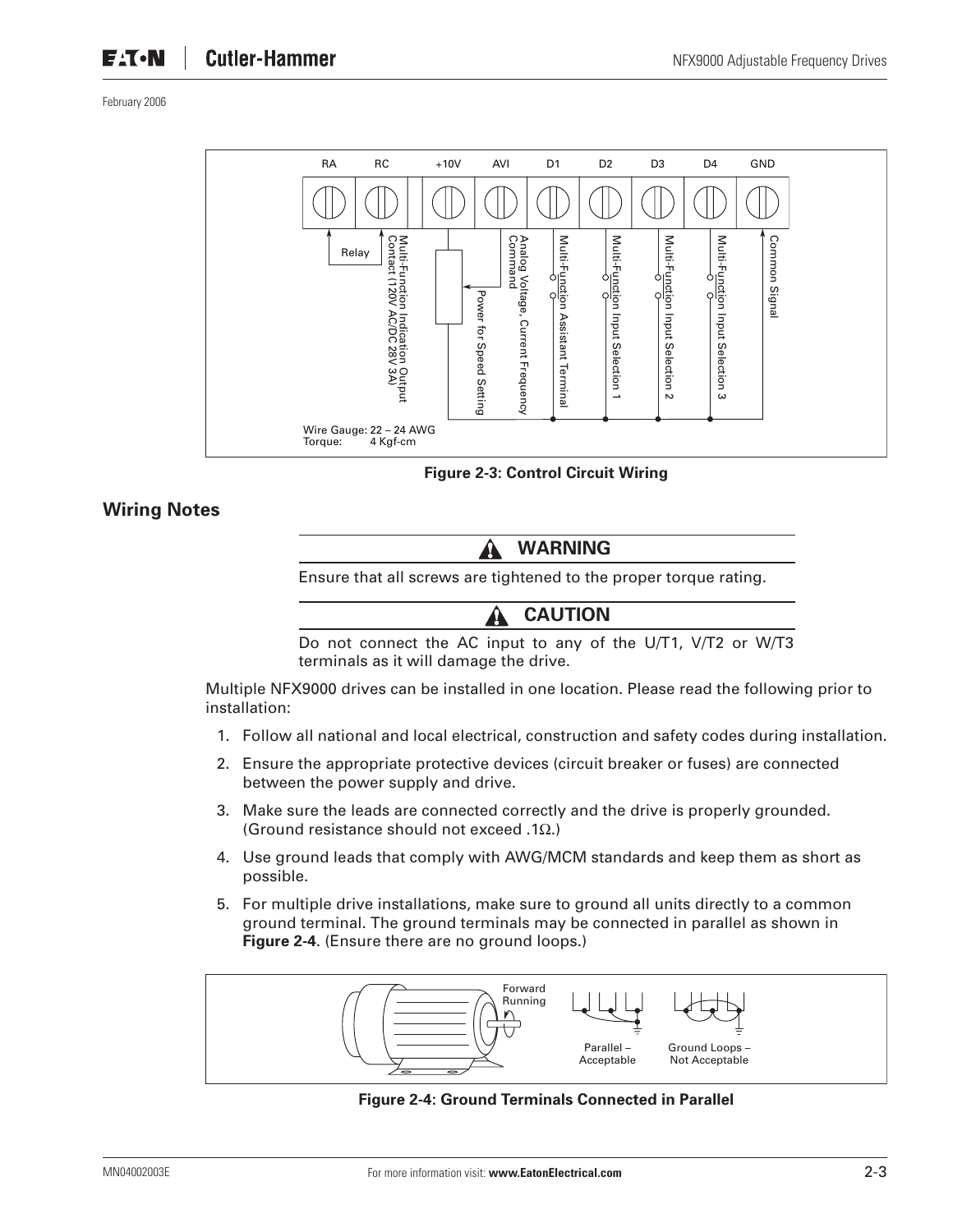- 6. For normal operation, make sure drive output terminals U/T1, V/T2 and W/T3 are connected to motor terminals U, V and W (respectively). The motor will rotate counterclockwise as viewed from the shaft ends of the motor when a forward operation command is received. To reverse the direction of motor rotation, switch any two of the motor leads.
- 7. Make sure the power source is capable of supplying the correct voltage and required current to the drive.
- 8. Do not attach or remove wiring when power is applied to the drive.
- 9. Do not monitor the signals on the circuit board while the drive is in operation.
- 10. Route the power and control wires separately or at right angles to each other.
- 11. If required to reduce electro-magnetic interference (EMI), install the filter as close as possible to the U/T1, V/T2 or W/T3 side of the drive.

**Note:** Do not use a capacitor or L-C filter (inductance/capacitance) or an R-C filter (resistance/capacitance).

12. When using a GFCI (ground fault circuit interrupt), select a current sensor with a minimum current of 200 mA and a minimum detection time of .1 second to avoid nuisance tripping.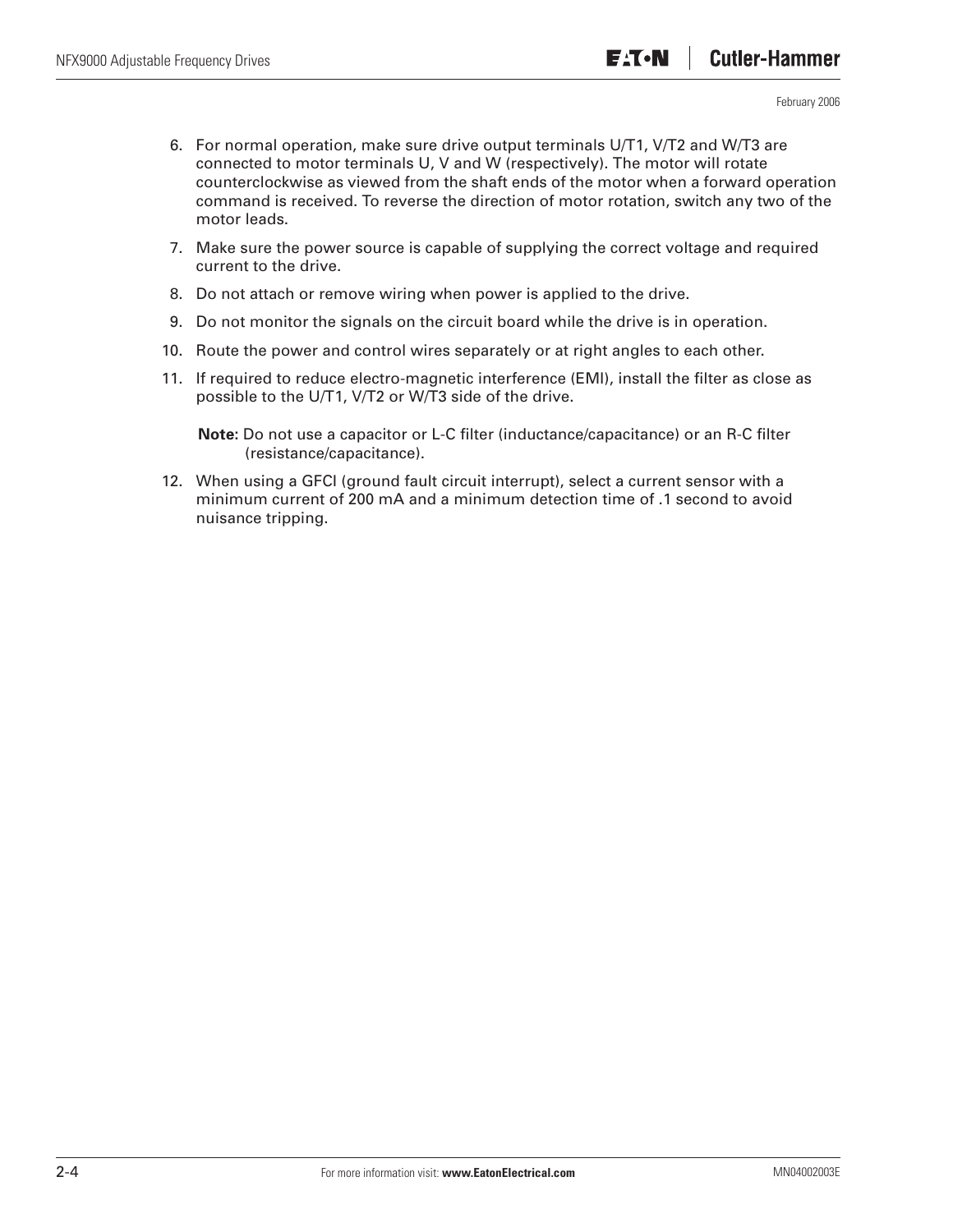# **Chapter 3 — Parameters**

#### **Parameter Lists**

#### **Table 3-1: Group 0 — User Parameters**

| Code                                 | <b>Parameter</b>                      | Min.                     | Max. | Unit | <b>Default</b> | <b>Cust</b> | <b>Note</b>                                                                                                                                                               |
|--------------------------------------|---------------------------------------|--------------------------|------|------|----------------|-------------|---------------------------------------------------------------------------------------------------------------------------------------------------------------------------|
| $0 - 00$                             | Identity code of<br>drive (read only) | 1                        | 6    |      |                |             | 1: 40W<br>2:100W<br>3:200W<br>4:400W<br>5:750W<br>$6: 1.5$ kW                                                                                                             |
| $0 - 01$                             | Rated current<br>display (read only)  |                          |      |      |                |             | 40W:<br>.4A<br>100W:<br>.8A<br>200W: 1.6A<br>400W: 2.5A<br>750W: 4.2A<br>1.5 kW: 7.0A                                                                                     |
| $0 - 02$                             | Parameter reset                       |                          |      |      | $\mathbf 0$    |             | 10: Reset parameters to factory<br>setting                                                                                                                                |
| $0-03$ <sup><math>\circ</math></sup> | Start-up display of<br>drive          | 0                        | 3    |      | 0              |             | 0: F (frequency command)<br>1: H (output frequency)<br>2: U (user-defined unit)<br>3: A (output current)                                                                  |
| $0 - 04$ <sup>①</sup>                | User-defined unit                     | 0                        | 4    |      | $\mathbf 0$    |             | 0: Display user-defined unit (u)<br>1: Display counter value (C)<br>2: Display process operation (1=tt)<br>3: Display DC bus voltage (U)<br>4: Display output voltage (E) |
| $0-05$ <sup>①</sup>                  | User-defined<br>coefficient (K)       | 0.1                      | 160  |      | 1.0            |             | $0.1 - 160$                                                                                                                                                               |
| $0 - 06$                             | Software version                      | $\overline{\phantom{0}}$ |      |      | # .#           |             | Read only                                                                                                                                                                 |
| $0 - 07$                             | Password input                        | 0                        | 999  |      | $\mathbf{0}$   |             | $0 - 999$                                                                                                                                                                 |
| $0 - 08$                             | Password<br>configuration             | 0                        | 999  |      | 0              |             | $0 - 999$                                                                                                                                                                 |

 $\overline{\textcircled{\tiny{1}}}$  The parameter may be set during operation.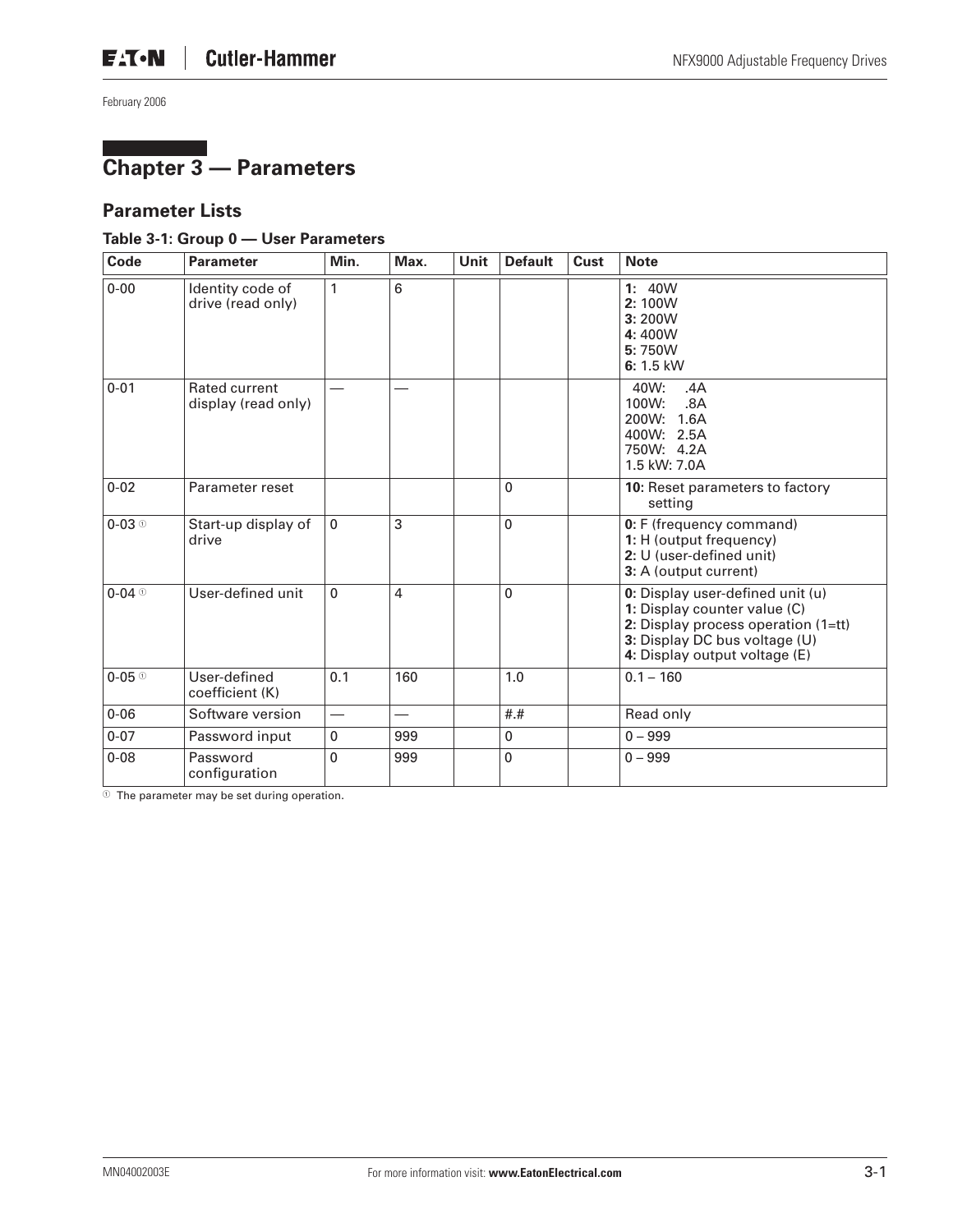| Code                | <b>Parameter</b>                   | Min.           | Max. | Unit                     | <b>Default</b> | <b>Cust</b> | <b>Note</b>                                                                                                                                                                                                                                                     |
|---------------------|------------------------------------|----------------|------|--------------------------|----------------|-------------|-----------------------------------------------------------------------------------------------------------------------------------------------------------------------------------------------------------------------------------------------------------------|
| $1 - 00$            | Maximum operation<br>frequency     | 50.0           | 400  | Hz                       | 60.0           |             | $50.0 - 400$ Hz                                                                                                                                                                                                                                                 |
| $1 - 01$            | Maximum voltage<br>frequency       | 10.0           | 400  | Hz                       | 60.0           |             | $10.0 - 400$ Hz                                                                                                                                                                                                                                                 |
| $1 - 02$            | Maximum output<br>voltage          | 2.0            | 255  | $\vee$                   | 220            |             | $2.0 - 255V$                                                                                                                                                                                                                                                    |
| $1 - 03$            | Mid-point frequency                | 1.0            | 400  | Hz                       | 1.0            |             | $1.0 - 400$ Hz                                                                                                                                                                                                                                                  |
| $1 - 04$            | Mid-point voltage                  | 2.0            | 255  | $\overline{\vee}$        | 12.0           |             | $2.0 - 255V$                                                                                                                                                                                                                                                    |
| $1 - 05$            | Minimum output<br>frequency        | 1.0            | 60.0 | Hz                       | 1.0            |             | $1.0 - 60$ Hz                                                                                                                                                                                                                                                   |
| $1 - 06$            | Minimum output<br>voltage          | 2.0            | 255  | $\overline{\vee}$        | 12.0           |             | $2.0 - 255V$                                                                                                                                                                                                                                                    |
| $1 - 07$            | Upper bound of<br>frequency        | 1              | 110  | $\%$                     | 100            |             | $1 - 110%$                                                                                                                                                                                                                                                      |
| $1 - 08$            | Lower bound of<br>frequency        | $\Omega$       | 100  | $\overline{\frac{9}{6}}$ | 0              |             | $0 - 100%$                                                                                                                                                                                                                                                      |
| $1-09$              | Acceleration time 1<br>(Tacc1)     | 0.1            | 600  | sec.                     | 10.0           |             | $0.1 - 600$ seconds                                                                                                                                                                                                                                             |
| $1-10$ <sup>①</sup> | Deceleration time 1<br>(Tdec1)     | 0.1            | 600  | sec.                     | 10.0           |             | $0.1 - 600$ seconds                                                                                                                                                                                                                                             |
| $1-11$ <sup>①</sup> | <b>Acceleration time 2</b>         | 0.1            | 600  | sec.                     | 10.0           |             | $0.1 - 600$ seconds                                                                                                                                                                                                                                             |
| $1-12$ <sup>o</sup> | Deceleration time 2                | 0.1            | 600  | sec.                     | 10.0           |             | $0.1 - 600$ seconds                                                                                                                                                                                                                                             |
| $1-13$ <sup>O</sup> | JOG acceleration time              | 0.1            | 600  | sec.                     | 10.0           |             | $0.1 - 600$ seconds                                                                                                                                                                                                                                             |
| $1-14$ $\circ$      | JOG deceleration<br>time           | 0.0            | 600  | sec.                     | 10.0           |             | $0.0 - 600$ seconds                                                                                                                                                                                                                                             |
| $1-15$ <sup>o</sup> | JOG frequency                      | 1.0            | 400  | Hz                       | 6.0            |             | $1.0 - 400$ Hz                                                                                                                                                                                                                                                  |
| $1 - 16$            | Auto acceleration/<br>deceleration | $\overline{0}$ | 5    |                          | 0              |             | 0: Linear accel./decel.<br>1: Auto accel., linear decel.<br>2: Linear accel., auto decel.<br>3: Auto accel./decel.<br>4: Linear accel., auto decel. (stall<br>prevention during deceleration<br>5: Auto accel./decel. (stall<br>prevention during deceleration) |
| $1 - 17$            | S-curve setting in<br>acceleration | $\mathbf 0$    | 7    |                          | $\mathbf 0$    |             | $0 - 7$                                                                                                                                                                                                                                                         |
| $1 - 18$            | S-curve setting in<br>deceleration | $\mathbf 0$    | 7    |                          | 0              |             | $0 - 7$                                                                                                                                                                                                                                                         |

 $\Phi$  The parameter may be set during operation.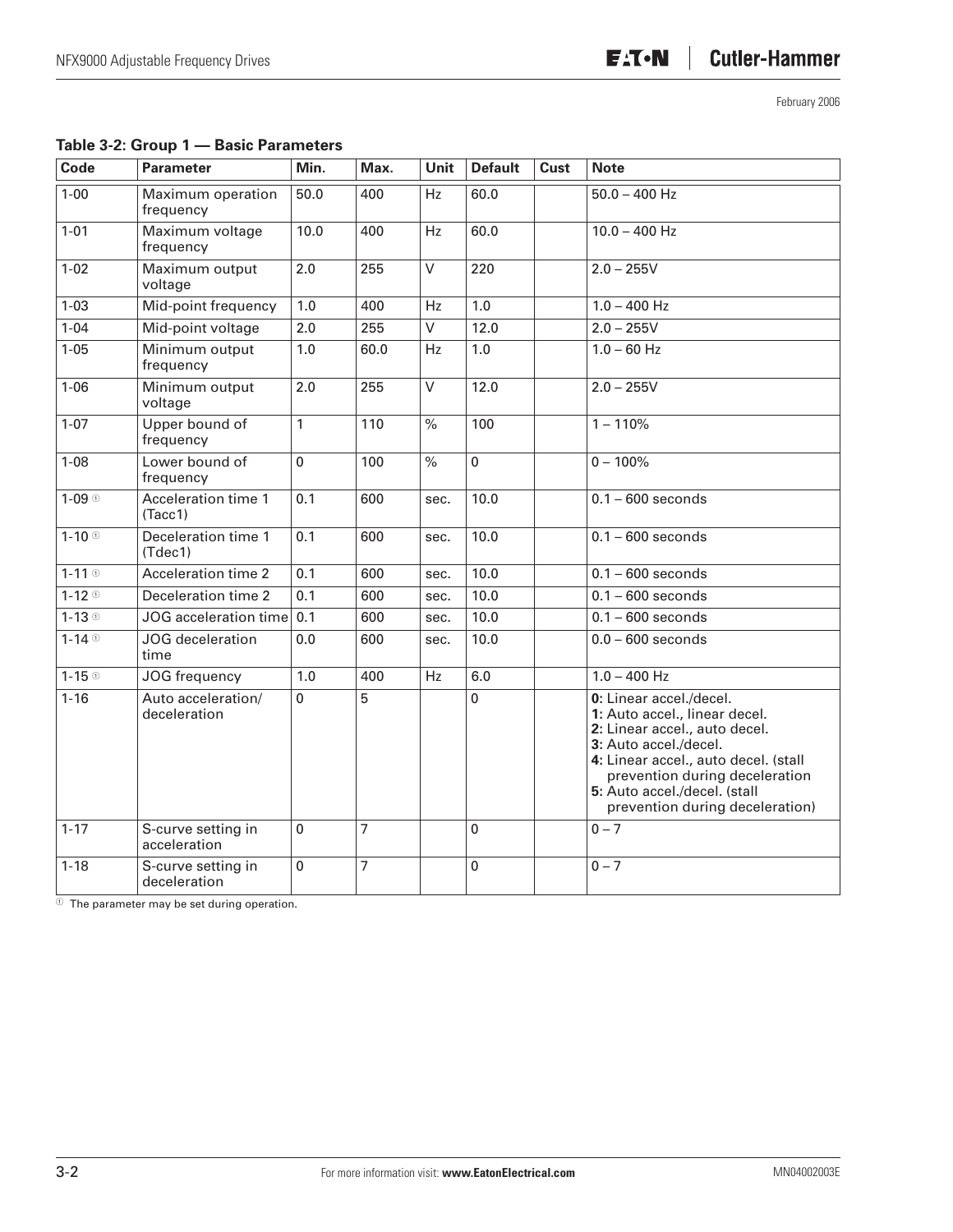| Code     | <b>Parameter</b>                                  | Min.         | Max.           | Unit | <b>Default</b> | Cust | <b>Note</b>                                                                                                                                                                                                                                                |
|----------|---------------------------------------------------|--------------|----------------|------|----------------|------|------------------------------------------------------------------------------------------------------------------------------------------------------------------------------------------------------------------------------------------------------------|
| $2 - 00$ | Source of frequency<br>command                    | $\mathbf{0}$ | 4              |      | 0              |      | 0: Digital keypad<br>$1: 0 - 10V$ from AVI<br>$2: 4 - 20$ mA from AVI<br>3: Controlled by V.R. on drive<br>4: RS-485 communication interface                                                                                                               |
| $2 - 01$ | Source of operation<br>command                    | 0            | 4              |      | $\mathbf{0}$   |      | 0: By digital keypad<br>1: By external terminals, keypad<br>STOP enable<br>2: By external terminals, keypad<br>STOP disable<br>3: By RS-485 communication<br>interface, keypad STOP enable<br>4: By RS-485 communication<br>interface, keypad STOP disable |
| $2 - 02$ | Stop method                                       | 0            | 1              |      | $\mathbf 0$    |      | 0: Ramp stop<br>1: Coast stop                                                                                                                                                                                                                              |
| $2 - 03$ | Carrier frequency                                 | 3            | 10K            | Hz   | 10             |      | $3 - 10K$ Hz                                                                                                                                                                                                                                               |
| $2 - 04$ | Reverse operation<br>inhibit                      | $\Omega$     | $\overline{2}$ |      | $\mathbf{0}$   |      | 0: Enable reverse<br>1: Disable reverse<br>2: Disable forward                                                                                                                                                                                              |
| $2 - 05$ | ACI $(4 - 20 \text{ mA})$ input<br>loss detection | $\mathbf{0}$ | $\overline{2}$ |      | $\mathbf{0}$   |      | 0: Decelerate to 0 Hz<br>1: Stop immediately, display EF<br>2: Run with the last frequency                                                                                                                                                                 |
| $2 - 06$ | Line start lockout                                | 0            | 1              |      | $\mathbf 0$    |      | 0: Enable<br>1: Disable                                                                                                                                                                                                                                    |

#### **Table 3-3: Group 2 — Operation Method Parameters**

#### **Table 3-4: Group 3 — Output Function Parameters**

| Code     | <b>Parameter</b>               | Min.         | Max. | <b>Unit</b> | <b>Default</b> | Cust | <b>Note</b>                                                                                                                                                                                                                                                                                                                                                                                                                                                                                                         |
|----------|--------------------------------|--------------|------|-------------|----------------|------|---------------------------------------------------------------------------------------------------------------------------------------------------------------------------------------------------------------------------------------------------------------------------------------------------------------------------------------------------------------------------------------------------------------------------------------------------------------------------------------------------------------------|
| $3 - 00$ | Desired frequency<br>attained  | 1.0          | 400  | Hz          | 1.0            |      | $1.0 - 400$ Hz                                                                                                                                                                                                                                                                                                                                                                                                                                                                                                      |
| $3 - 01$ | Terminal count value           | $\Omega$     | 999  |             | 0              |      | $0 - 999$                                                                                                                                                                                                                                                                                                                                                                                                                                                                                                           |
| $3 - 02$ | Preliminary count<br>value     | 0            | 999  |             | 0              |      | $0 - 999$                                                                                                                                                                                                                                                                                                                                                                                                                                                                                                           |
| $3 - 03$ | Multi-function relay<br>output | $\mathbf{0}$ | 16   |             | 8              |      | Not used<br>0:<br>1: AC drive operational<br>2: Maximum output frequency<br>attained<br>3: Zero speed<br>Over torque<br>4:<br>Base-block (B.B.)<br>5:<br>6: Low voltage detection<br>7: AC drive operation mode<br>8: Fault indication<br>9: Desired frequency attained<br>10: PLC program running<br>11: PLC program step complete<br>12: PLC program complete<br>13: PLC program operation pause<br><b>14: Terminal count value attained</b><br>15: Preliminary count value attained<br>16: Ready state indicator |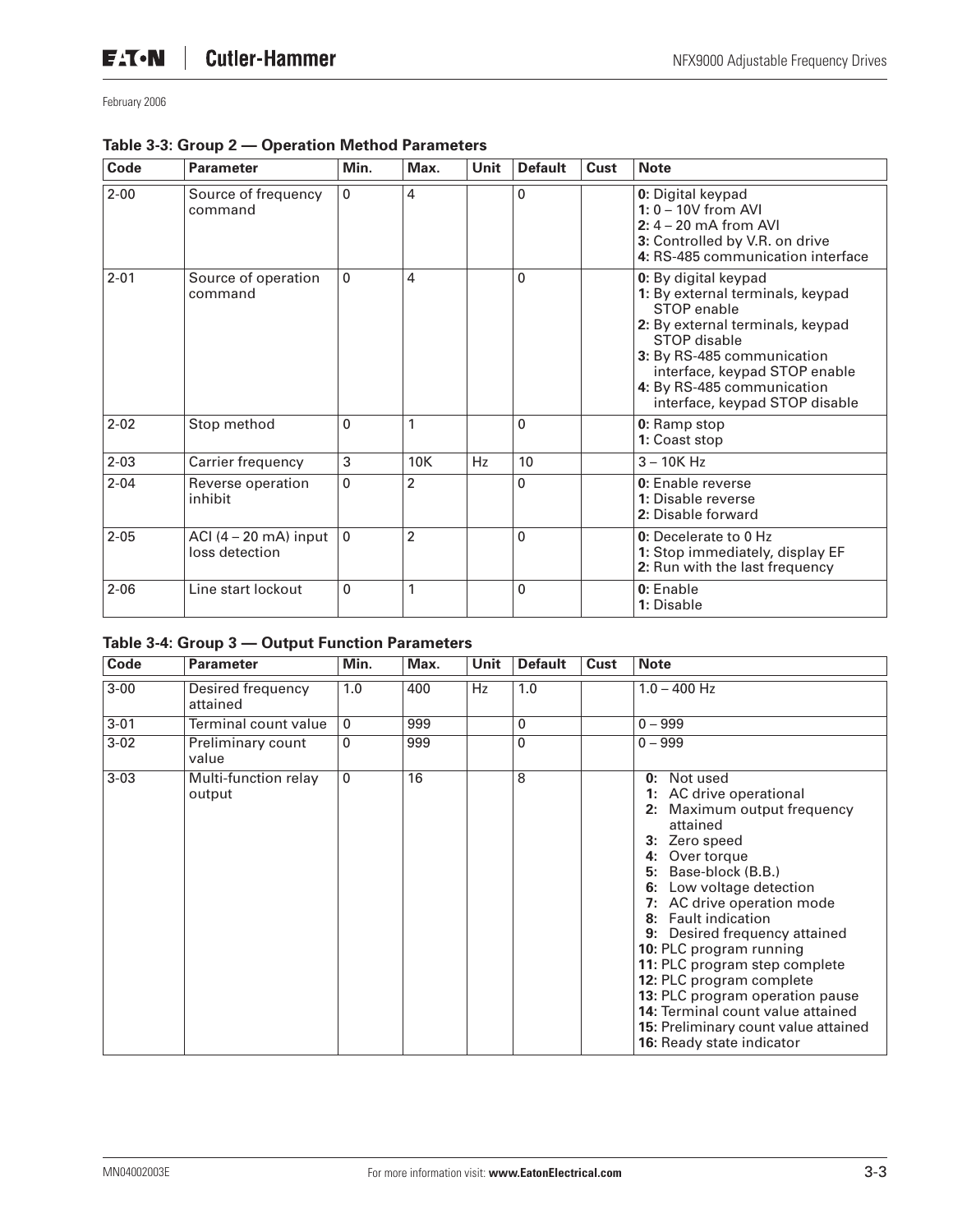| Code                | <b>Parameter</b>                                                                                        | Min.           | Max.            | <b>Unit</b>              | <b>Default</b> | Cust | <b>Note</b>                                                                                                                                                                                                                                                                                                                                                                                                                                                                                                                         |
|---------------------|---------------------------------------------------------------------------------------------------------|----------------|-----------------|--------------------------|----------------|------|-------------------------------------------------------------------------------------------------------------------------------------------------------------------------------------------------------------------------------------------------------------------------------------------------------------------------------------------------------------------------------------------------------------------------------------------------------------------------------------------------------------------------------------|
| $4 - 00$ $\circ$    | Potentiometer bias<br>frequency                                                                         | 0.0            | 350             | Hz                       | 0.0            |      | $0.0 - 350$ Hz                                                                                                                                                                                                                                                                                                                                                                                                                                                                                                                      |
| $4-01$ <sup>①</sup> | Potentiometer bias<br>polarity                                                                          | $\overline{0}$ | 1               |                          | $\overline{0}$ |      | 0: Positive bias<br>1: Negative bias                                                                                                                                                                                                                                                                                                                                                                                                                                                                                                |
| $4 - 02$ $\circ$    | Potentiometer<br>frequency gain                                                                         | 1              | 200             | $\overline{\frac{9}{6}}$ | 100            |      | $1 - 200$                                                                                                                                                                                                                                                                                                                                                                                                                                                                                                                           |
| $4 - 03$            | Potentiometer<br>reverse motion<br>enable                                                               | $\overline{0}$ | 2               |                          | 0              |      | 0: Not used<br>1: Reverse motion enable<br>2: Forward motion only                                                                                                                                                                                                                                                                                                                                                                                                                                                                   |
| $4 - 04$            | Digital Input 1 & 2<br>(D1 & D2)                                                                        | $\mathbf 0$    | 3               |                          | 1              |      | 0: Not used<br>1: D1 - FWD/STOP, D2 - REV/STOP<br>2: D1 - RUN/STOP, D2 - FWD/REV<br>$3: D1, D2, D3 - 3$ -wire operation<br>control mode                                                                                                                                                                                                                                                                                                                                                                                             |
|                     | Note: Setting<br>parameter 4-04 to<br>values $4 - 20$ applies<br>to D2 and disables D1                  | 4              | 20              |                          |                |      | 4: External fault, normally open (NO)<br>5: External fault, normally closed (NC)<br>6: Reset<br>7: Multi-step speed command 1<br>8: Multi-step speed command 2<br>9: Jog operation<br>10: Accel./decel. speed inhibit<br>11: First or second accel./decel.<br>time selection<br>12: Base block, NO<br>13: Base block, NC<br>14: Increase master frequency<br>15: Decrease master frequency<br>16: Run PLC program<br>17: Pause PLC<br>18: Counter trigger signal<br>19: Counter reset<br>20: Select ACI/deselect AVI                |
| $4 - 05$            | Digital Input 3 (D3)<br>Note: Setting<br>parameter 4-04 to<br>value 3 presets D3 to<br>3-wire operation | 0, 4           | $\overline{20}$ |                          | 6              |      | 0: Not used<br>4: External fault, normally open (NO)<br>5: External fault, normally closed (NC)<br>6: Reset<br>7: Multi-step speed command 1<br>8: Multi-step speed command 2<br>9: Jog operation<br>10: Accel./decel. speed inhibit<br>11: First or second accel./decel.<br>time selection<br>12: Base block, NO<br>13: Base block, NC<br>14: Increase master frequency<br>15: Decrease master frequency<br>16: Run PLC program<br>17: Pause PLC<br>18: Counter trigger signal<br>19: Counter reset<br>20: Select ACI/deselect AVI |
| 4-06                | Digital Input 4 (D4)                                                                                    | 0, 4           | 20              |                          | 7              |      | Same as 4-05.                                                                                                                                                                                                                                                                                                                                                                                                                                                                                                                       |

#### **Table 3-5: Group 4 — Input Function Parameters**

 $^\circledR$  The parameter may be set during operation.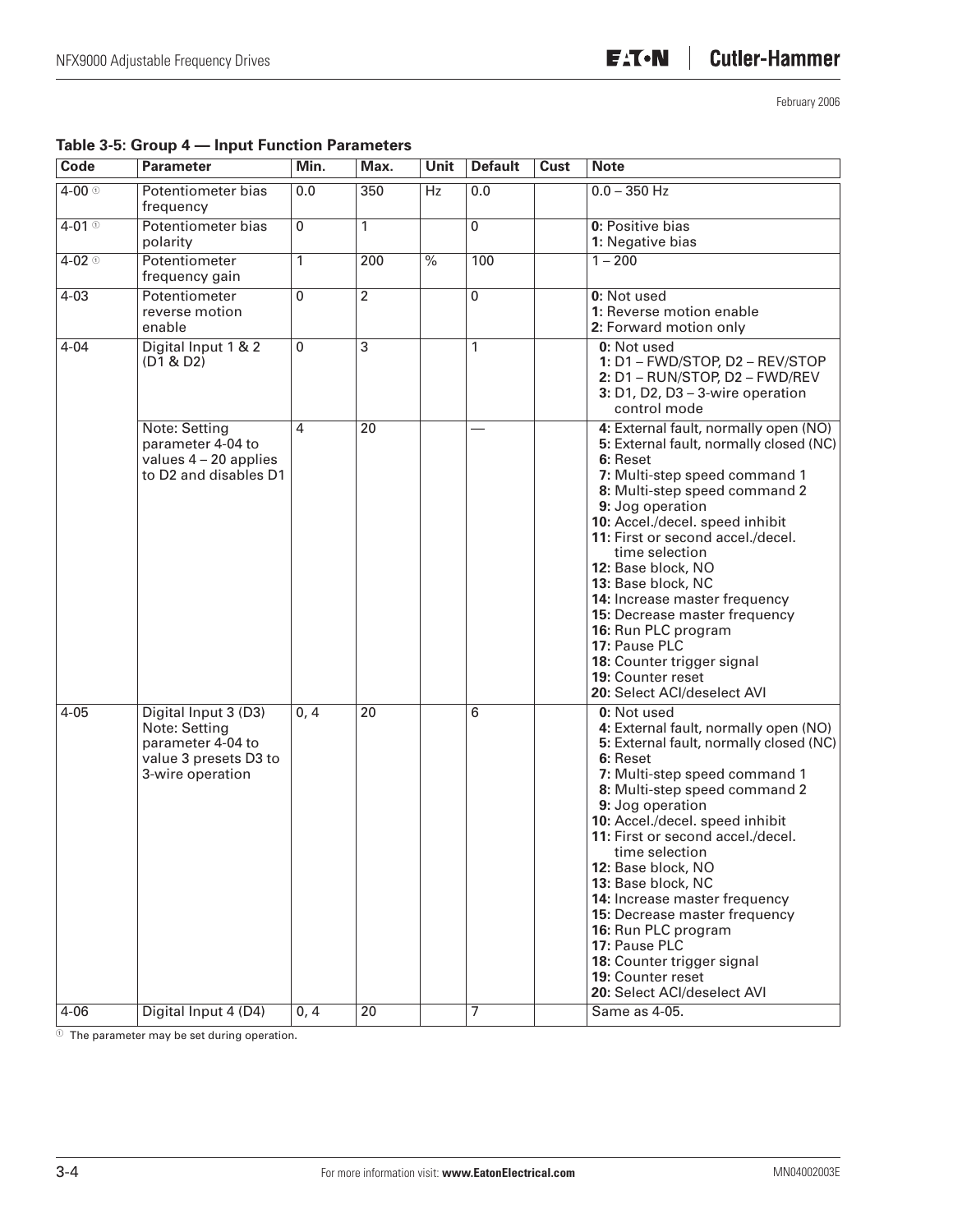| Code     | <b>Parameter</b>               | Min.        | Max.           | <b>Unit</b> | <b>Default</b> | Cust | <b>Note</b>                                                                                                                                                                                                                                                    |
|----------|--------------------------------|-------------|----------------|-------------|----------------|------|----------------------------------------------------------------------------------------------------------------------------------------------------------------------------------------------------------------------------------------------------------------|
| $5 - 00$ | First step speed<br>frequency  | 0.0         | 400            | <b>Hz</b>   | 0              |      | $0 - 400$ Hz                                                                                                                                                                                                                                                   |
| $5 - 01$ | Second step speed<br>frequency | 0.0         | 400            | Hz          | 0              |      | $0 - 400$ Hz                                                                                                                                                                                                                                                   |
| $5 - 02$ | Third step speed<br>frequency  | 0.0         | 400            | Hz          | $\Omega$       |      | $0 - 400$ Hz                                                                                                                                                                                                                                                   |
| $5 - 03$ | PLC mode                       | 0           | $\overline{4}$ |             | 0              |      | 0: Disable PLC operation<br>1: Execute one program cycle<br>2: Continuously execute program<br>cycles<br>3: Execute one program cycle<br>step by step (separate by<br>STOP)<br>4: Continuously execute one<br>program cycle step by step<br>(separate by STOP) |
| $5 - 04$ | PLC forward/reverse<br>motion  | $\mathbf 0$ | 1              |             | 0              |      | $0 - 15$<br>0: Forward<br>1: Reverse                                                                                                                                                                                                                           |
| $5 - 05$ | Time duration step 0           | 0           | 65500          | sec.        | $\mathbf{0}$   |      | $0 - 65500$ seconds                                                                                                                                                                                                                                            |
| $5 - 06$ | Time duration step 1           | $\mathbf 0$ | 65500          | sec.        | $\mathbf{0}$   |      | $0 - 65500$ seconds                                                                                                                                                                                                                                            |
| $5 - 07$ | Time duration step 2           | $\mathbf 0$ | 65500          | sec.        | $\mathbf{0}$   |      | $0 - 65500$ seconds                                                                                                                                                                                                                                            |
| $5 - 08$ | Time duration step 3           | $\mathbf 0$ | 65500          | sec.        | 0              |      | $0 - 65500$ seconds                                                                                                                                                                                                                                            |

#### **Table 3-6: Group 5 — Multi-Step Speed and PLC Parameters**

#### **Table 3-7: Group 6 — Protection Parameters**

| Code     | <b>Parameter</b>                 | Min.         | Max. | <b>Unit</b> | <b>Default</b> | <b>Cust</b> | <b>Note</b>                                                                                                                                                                                                                                                                                                                                                         |
|----------|----------------------------------|--------------|------|-------------|----------------|-------------|---------------------------------------------------------------------------------------------------------------------------------------------------------------------------------------------------------------------------------------------------------------------------------------------------------------------------------------------------------------------|
| $6 - 00$ | Over-voltage<br>prevention level | 0            | 410  | V           | 390            |             | 0: Disable, $350 - 410V$                                                                                                                                                                                                                                                                                                                                            |
| $6 - 01$ | Over-current<br>prevention level | $\Omega$     | 200  | $\%$        | 170            |             | 0: Disable, $20 - 200\%$                                                                                                                                                                                                                                                                                                                                            |
| $6 - 02$ | Over-torque detection            | $\mathbf{0}$ | 4    |             | $\mathbf 0$    |             | 0: Disable<br>1: Enabled during constant speed<br>operation; continues until the<br>continuous limit is reached<br>2: Enabled during constant speed<br>operation; halted after detection<br>3: Enabled during acceleration;<br>continues before continuous<br>output time limit is reached<br>4: Enabled during acceleration;<br>halted after over-torque detection |
| $6 - 03$ | Over-torque detection<br>level   | 30           | 200  | $\%$        | 150            |             | $30 - 200\%$                                                                                                                                                                                                                                                                                                                                                        |
| $6 - 04$ | Over-torque detection<br>time    | 0.1          | 10.0 | sec.        | 0.1            |             | $0.1 - 10.0$ seconds                                                                                                                                                                                                                                                                                                                                                |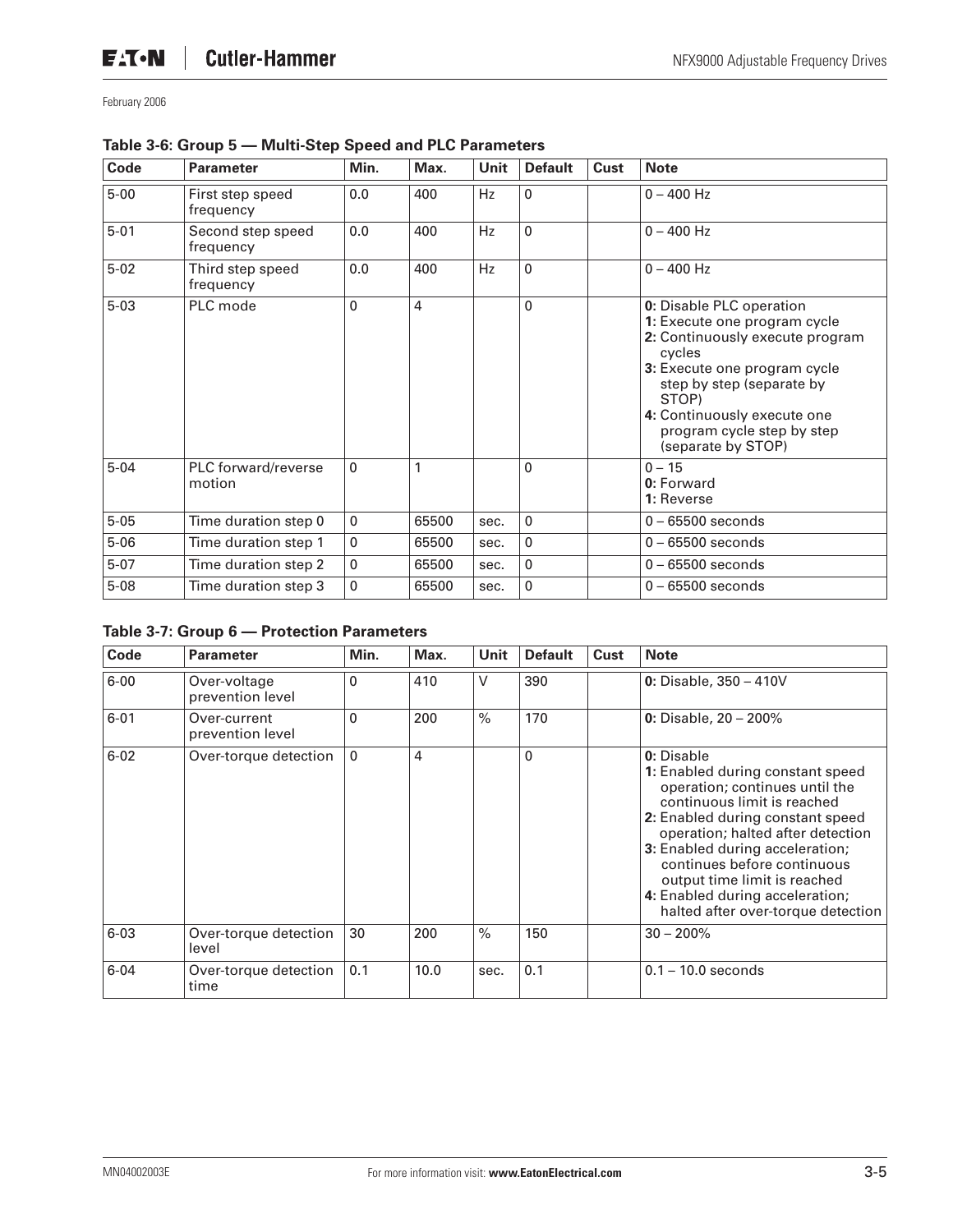| Code     | <b>Parameter</b>                                  | Min.        | Max. | Unit | <b>Default</b> | <b>Cust</b> | <b>Note</b>                                                                                                                                                                                                                                                                                                                                                                                                                                                                                                                                                                                                                                                                                                                                                                                                                                                                                                                                   |
|----------|---------------------------------------------------|-------------|------|------|----------------|-------------|-----------------------------------------------------------------------------------------------------------------------------------------------------------------------------------------------------------------------------------------------------------------------------------------------------------------------------------------------------------------------------------------------------------------------------------------------------------------------------------------------------------------------------------------------------------------------------------------------------------------------------------------------------------------------------------------------------------------------------------------------------------------------------------------------------------------------------------------------------------------------------------------------------------------------------------------------|
| $6 - 05$ | Electronic thermal<br>overload relay              | 0           | 2    |      | 0              |             | 0: Not used<br>1: Act with standard motor<br>2: Act with special motor                                                                                                                                                                                                                                                                                                                                                                                                                                                                                                                                                                                                                                                                                                                                                                                                                                                                        |
| $6 - 06$ | Electronic thermal<br>characteristic              | 30          | 600  | sec. | 60             |             | $30 - 600$ seconds                                                                                                                                                                                                                                                                                                                                                                                                                                                                                                                                                                                                                                                                                                                                                                                                                                                                                                                            |
| $6 - 07$ | Present fault record                              | 0           | 11   |      | 0              |             | 0: No fault occurred<br>1: oc (over-current)<br>2: ov (over-voltage)<br>3: oH (overheat)<br>4: oL (overload)<br>5: oL1 (electronic thermal)<br>6: EF (external fault)<br>7: Reserved<br>8: Reserved<br>9: ocA (current exceed during<br>acceleration)<br>10: ocd (current exceed during<br>deceleration)<br>11: ocn (current exceed during<br>steady state)<br>12: Reserved<br>13: Reserved<br>14: Reserved<br>15: CPU failure 1 (cF1)<br>16: CPU failure 2 (cF2)<br>17: Reserved<br>18: Overload (oL2)<br>19: Auto acc/dec failure (cFA)<br>20: Software protection enabled<br>(code)<br>21: Reserved<br>22: CPU failure (cF3.1)<br>23: CPU failure (cF3.2)<br>24: CPU failure (cF3.3)<br>25: CPU failure (cF3.4)<br>26: CPU failure (cF3.5)<br>27: CPU failure (cF3.6)<br>28: CPU failure (cF3.7)<br>29: Hardware protection failure<br>(HPF.1)<br>30: Hardware protection failure<br>(HPF.2)<br>31: Hardware protection failure<br>(HPF.3) |
| $6 - 08$ | Second most recent<br>fault record                | 0           | 11   |      | $\pmb{0}$      |             | Same as 6-07                                                                                                                                                                                                                                                                                                                                                                                                                                                                                                                                                                                                                                                                                                                                                                                                                                                                                                                                  |
| $6 - 09$ | Third most recent fault $\vert 0 \vert$<br>record |             | 11   |      | $\pmb{0}$      |             | Same as 6-07                                                                                                                                                                                                                                                                                                                                                                                                                                                                                                                                                                                                                                                                                                                                                                                                                                                                                                                                  |
| $6 - 10$ | Fourth most recent<br>fault record                | $\pmb{0}$   | 11   |      | $\pmb{0}$      |             | Same as 6-07                                                                                                                                                                                                                                                                                                                                                                                                                                                                                                                                                                                                                                                                                                                                                                                                                                                                                                                                  |
| $6 - 11$ | Fifth most recent fault<br>record                 | $\mathbf 0$ | 11   |      | $\pmb{0}$      |             | Same as 6-07                                                                                                                                                                                                                                                                                                                                                                                                                                                                                                                                                                                                                                                                                                                                                                                                                                                                                                                                  |
| $6 - 12$ | Sixth most recent fault   0<br>record             |             | 11   |      | $\mathbf 0$    |             | Same as 6-07                                                                                                                                                                                                                                                                                                                                                                                                                                                                                                                                                                                                                                                                                                                                                                                                                                                                                                                                  |

#### **Table 3-7: Group 6 — Protection Parameters, continued**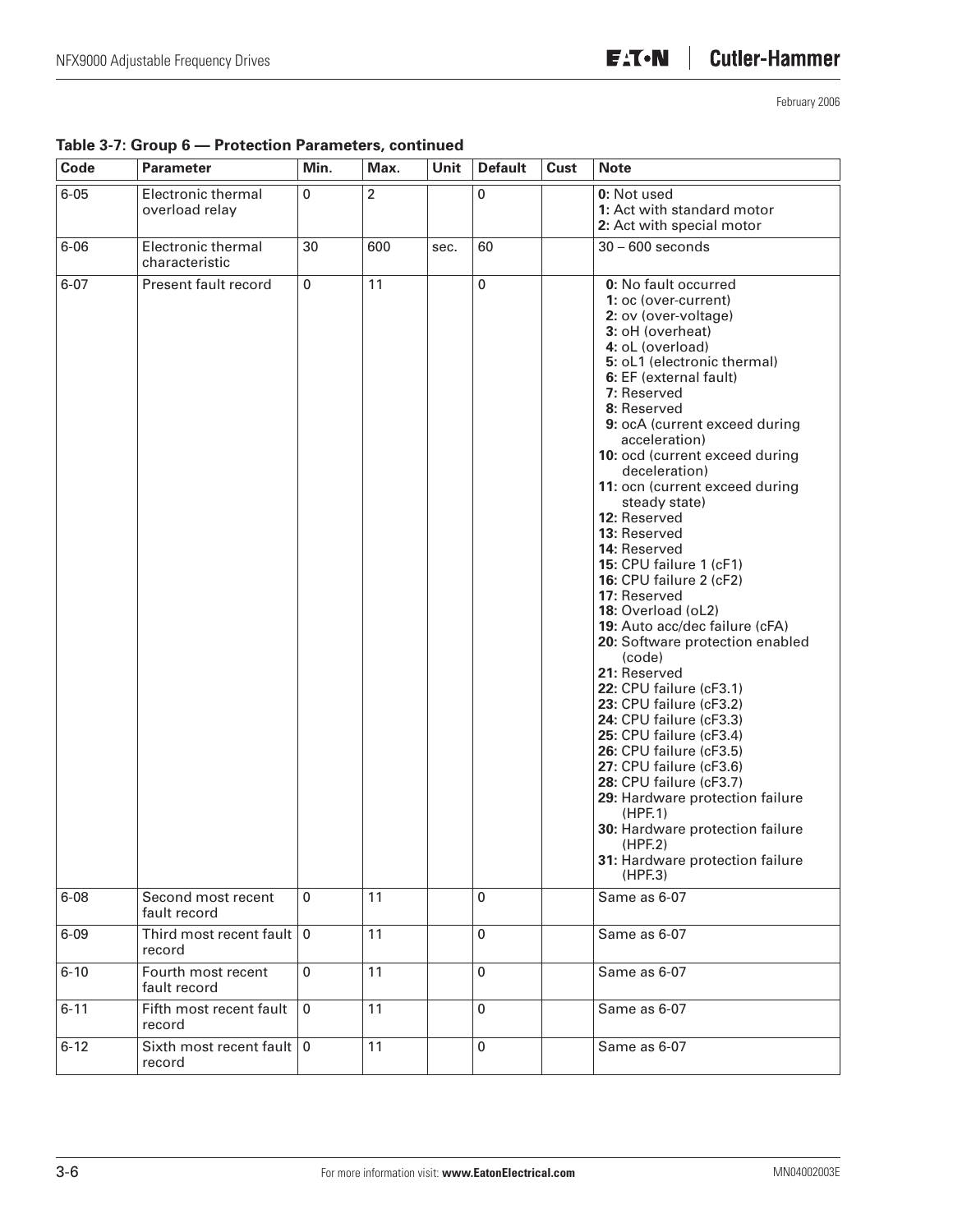#### **Table 3-8: Group 7 — Motor Parameters**

| Code                | Parameter                         | Min. | Max. | Unit | <b>Default</b> | Cust | <b>Note</b>  |
|---------------------|-----------------------------------|------|------|------|----------------|------|--------------|
| 7-00 ⊕              | Motor-rated current               | 30   | 120  | $\%$ | 85             |      | $30 - 120%$  |
| $7-01$ <sup>①</sup> | Motor no-load current $ 0\rangle$ |      | 90   | $\%$ | 50             |      | $0 - 90\%$   |
| $7-02$ <sup>①</sup> | Torque compensation $ 0\rangle$   |      | 10   |      |                |      | $0 - 10$     |
| $7-03$ <sup>①</sup> | Slip compensation                 | 0.0  | 10.0 |      | 0.0            |      | $0.0 - 10.0$ |

#### $\overline{O}$  The parameter may be set during operation.

#### **Table 3-9: Group 8 — Special Parameters**

| Code     | <b>Parameter</b>                      | Min. | Max.           | <b>Unit</b> | <b>Default</b> | Cust | <b>Note</b>                                                                                                                                                                                                                                     |
|----------|---------------------------------------|------|----------------|-------------|----------------|------|-------------------------------------------------------------------------------------------------------------------------------------------------------------------------------------------------------------------------------------------------|
| $8 - 00$ | DC braking voltage<br>level           | 0    | 30             | $\%$        | 0              |      | $0 - 30%$                                                                                                                                                                                                                                       |
| $8 - 01$ | DC braking time during<br>start-up    | 0.0  | 60.0           | sec.        | 0.0            |      | $0.0 - 60.0$ seconds                                                                                                                                                                                                                            |
| $8 - 02$ | DC braking time during<br>stopping    | 0.0  | 60.0           | sec.        | 0.0            |      | $0.0 - 60.0$ seconds                                                                                                                                                                                                                            |
| $8 - 03$ | Start point for DC<br>braking         | 0.0  | 400.0          | sec.        | 0.0            |      | $0.0 - 400.0$ seconds                                                                                                                                                                                                                           |
| $8 - 04$ | Momentary power loss 0                |      | $\overline{2}$ |             | 0              |      | 0: Stop operation after momentary<br>power loss<br>1: Continues after momentary<br>power loss; speed search starts<br>with master frequency<br>2: Continues after momentary<br>power loss; speed search starts<br>with minimum output frequency |
| $8 - 05$ | Maximum allowable<br>power loss time  | 0.3  | 5.0            | sec.        | 2.0            |      | $0.3 - 5.0$ seconds                                                                                                                                                                                                                             |
| $8 - 06$ | Base-block time for<br>speed search   | 0.3  | 5.0            | sec.        | 0.5            |      | $0.3 - 5.0$ seconds                                                                                                                                                                                                                             |
| $8 - 07$ | Maximum speed<br>search current level | 30   | 200            | $\%$        | 150            |      | $30 - 200\%$                                                                                                                                                                                                                                    |
| $8 - 08$ | Skip frequency 1 upper<br>bound       | 0.0  | 400            | Hz          | 0.0            |      | $0.0 - 400$ Hz                                                                                                                                                                                                                                  |
| $8 - 09$ | Skip frequency 1 lower<br>bound       | 0.0  | 400            | Hz          | 0.0            |      | $0.0 - 400$ Hz                                                                                                                                                                                                                                  |
| $8 - 10$ | Skip frequency 2 upper<br>bound       | 0.0  | 400            | Hz          | 0.0            |      | $0.0 - 400$ Hz                                                                                                                                                                                                                                  |
| $8 - 11$ | Skip frequency 2 lower<br>bound       | 0.0  | 400            | Hz          | 0.0            |      | $0.0 - 400$ Hz                                                                                                                                                                                                                                  |
| $8 - 12$ | Skip frequency 3 upper<br>bound       | 0.0  | 400            | Hz          | 0.0            |      | $0.0 - 400$ Hz                                                                                                                                                                                                                                  |
| $8 - 13$ | Skip frequency 3 lower<br>hound       | 0.0  | 400            | Hz          | 0.0            |      | $0.0 - 400$ Hz                                                                                                                                                                                                                                  |
| $8 - 14$ | Auto restart after fault              | 0    | 10             |             | $\pmb{0}$      |      | $0 - 10$                                                                                                                                                                                                                                        |
| $8 - 15$ | <b>AVR</b> function                   | 0    | $\overline{2}$ |             | $\overline{2}$ |      | 0: AVR function enabled<br>1: AVR function disabled<br>2: AVR function disabled with<br>deceleration                                                                                                                                            |
| $8 - 16$ | Dynamic braking<br>voltage            | 350  | 450            | V           | 380            |      | $350 - 450V$                                                                                                                                                                                                                                    |
| $8 - 17$ | DC braking lower<br>bound limit       | 0.0  | 400            | Hz          | 0.0            |      | $0.0 - 400$ Hz                                                                                                                                                                                                                                  |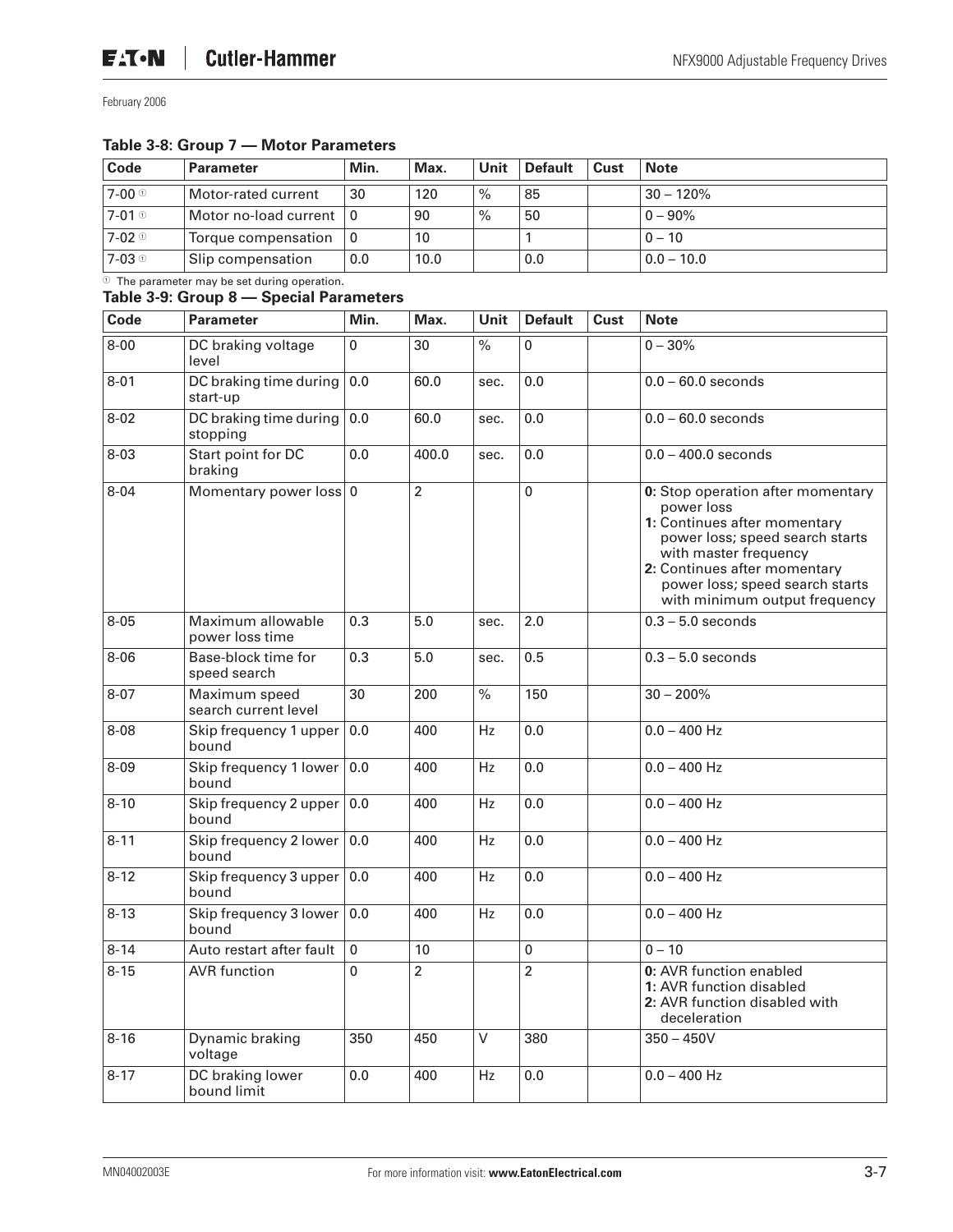| Code                | <b>Parameter</b>                                 | Min.         | Max.           | Unit | <b>Default</b> | Cust | <b>Note</b>                                                                                                                             |
|---------------------|--------------------------------------------------|--------------|----------------|------|----------------|------|-----------------------------------------------------------------------------------------------------------------------------------------|
| $9-00$              | Communication<br>address                         |              | 247            |      |                |      | $1 - 247$                                                                                                                               |
| $9-01$ <sup>①</sup> | Transmission speed                               | $\mathbf{0}$ | $\overline{2}$ |      | 1              |      | <b>0:</b> Baud rate 4,800<br><b>1: Baud rate 9,600</b><br>2: Baud rate 19,200                                                           |
| $9-02$ <sup>o</sup> | <b>Transmission fault</b><br>treatment           | $\mathbf{0}$ | 3              |      | $\mathbf{0}$   |      | <b>0:</b> Warn and continue running<br>1: Warn and ramp to stop<br>2: Warn and coast to stop<br>3: No warning and keep running          |
| $9-03$              | <b>Modbus</b><br>communication<br>watchdog timer | $\mathbf{0}$ | 20             |      | $\Omega$       |      | 0: Disable, $1 - 20$ : $1 - 20$ seconds                                                                                                 |
| $9-04$              | Communication<br>protocol                        | $\mathbf{0}$ | 8              |      | $\Omega$       |      | ASCII mode:<br>0:7,N,2<br>1: 7,E,1<br>2:7,0,1<br>3:8,N,2<br>4: $8, E, 1$<br>5: 8, 0, 1<br>RTU mode:<br>6: $8,N,2$<br>7:8,E,1<br>8:8,0,1 |

#### **Table 3-10: Group 9 — Communication Parameters**

 $\overline{\textcircled{\tiny{1}}}$  The parameter may be set during operation.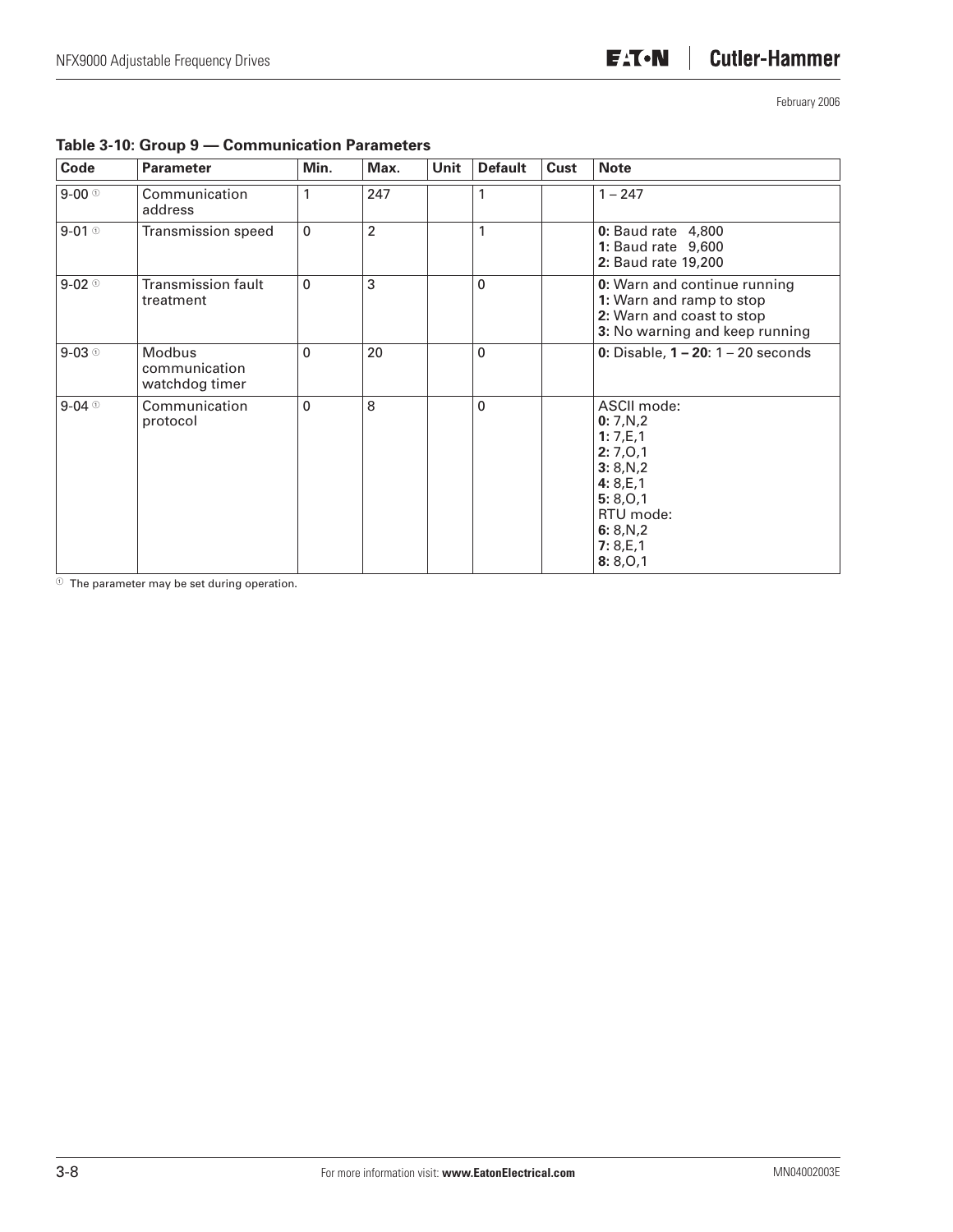## **Appendix A — Fault Codes**

The NFX9000 drive has a comprehensive fault diagnostic system that includes several different alarms and fault messages. Once a fault is detected, the corresponding protective functions will be activated. The following faults are displayed on the AC drive digital keypad. The six most recent faults can be read on the digital keypad display by viewing Parameter 6-07 to Parameter 6-12.

**Note:** Faults can be cleared by pressing the RESET key on the keypad or Input Terminal.

| Fault<br>Name  | <b>Fault Description</b>                                                | <b>Corrective Action</b>                                                                                                                  |
|----------------|-------------------------------------------------------------------------|-------------------------------------------------------------------------------------------------------------------------------------------|
| <b>OC</b>      | Drive detects an abnormal increase in<br>current                        | 1. Make sure the motor's horsepower corresponds to<br>the drive's output power.                                                           |
|                |                                                                         | 2. Check the wiring connections between the drive<br>and motor for possible short circuits.                                               |
|                |                                                                         | Note: If there are any abnormal conditions when<br>operating the drive after the short circuit is<br>removed, consult Eaton.              |
|                |                                                                         | 3. Increase the acceleration time (parameters 1-09<br>and 1-11).                                                                          |
|                |                                                                         | 4. Check for possible excessive loading.                                                                                                  |
| ou             | Drive detects that DC bus voltage has<br>exceeded its maximum allowable | 1. Make sure the input voltage falls within the drive's<br>input voltage rating range.                                                    |
|                | value                                                                   | 2. Check for possible voltage transients.                                                                                                 |
|                |                                                                         | 3. Increase the deceleration time. (Bus overvoltage<br>may also be caused by motor regeneration.)                                         |
| оH             | Drive's temperature sensor detects<br>excessive heat                    | 1. Ensure that the ambient temperature falls within<br>the specified temperature range.                                                   |
|                |                                                                         | 2. Make sure that the ventilation holes are not<br>obstructed.                                                                            |
|                |                                                                         | 3. Remove any foreign objects on the heat-sink and<br>check for possible dirty heat-sink fins.                                            |
|                |                                                                         | 4. Provide enough spacing for adequate ventilation.                                                                                       |
| Lu             | Drive detects that DC bus voltage has<br>fallen below its minimum value | Make sure the input voltage falls within the drive's<br>input voltage rating range.                                                       |
| oL1            | Internal electronic overload trip                                       | 1. Check for a possible motor overload.                                                                                                   |
|                |                                                                         | 2. Check electronic thermal overload setting.                                                                                             |
|                |                                                                         | 3. Increase motor capacity.                                                                                                               |
|                |                                                                         | 4. Reduce the current level so the drive's output<br>current does not exceed the value set by the Motor<br>Rated Current, parameter 7-00. |
| EF             | External terminal EF-GND goes from<br>OFF to ON                         | When the EF-GND is closed, the output will be turned<br>off (under N.O.E.F.)                                                              |
| 0 <sub>2</sub> | Motor overload                                                          | 1. Check settings for parameters 6-03 to 6-05.                                                                                            |
|                |                                                                         | 2. Reduce the motor load.                                                                                                                 |
|                |                                                                         | 3. Adjust the over-torque detection setting to an<br>appropriate setting.                                                                 |

**Table A-1: Common Problems and Solutions**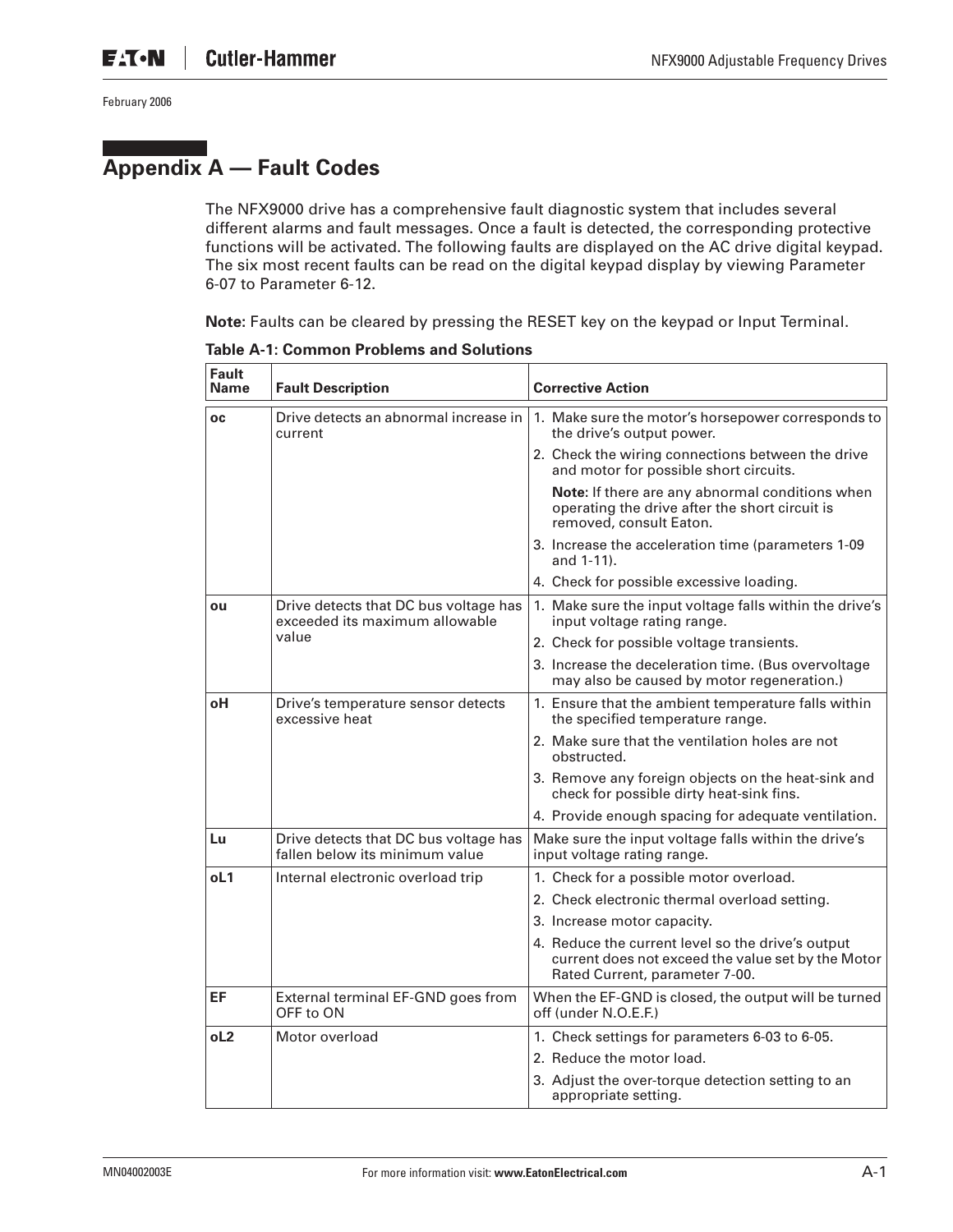ℸ

February 2006

| <b>Fault</b><br><b>Name</b> | <b>Fault Description</b>                                                                                                    | <b>Corrective Action</b>                                                                                            |  |  |  |
|-----------------------------|-----------------------------------------------------------------------------------------------------------------------------|---------------------------------------------------------------------------------------------------------------------|--|--|--|
| ocA                         | Over-current during acceleration:<br>• Short circuit at motor output                                                        | 1. Make sure the insulation is adequate at the output<br>line.                                                      |  |  |  |
|                             | • Torque boost too high                                                                                                     | 2. Decrease the torque boost setting in parameter<br>$7-02$                                                         |  |  |  |
|                             | • Acceleration time too short                                                                                               | 3. Increase the acceleration time.                                                                                  |  |  |  |
|                             | • Drive's output capacity too small                                                                                         | 4. Replace the drive with one that has a higher<br>output capacity (next level hp).                                 |  |  |  |
| ocd                         | Over-current during deceleration:                                                                                           | 1. Make sure the insulation is adequate at the output                                                               |  |  |  |
|                             | • Short circuit at motor output                                                                                             | line.                                                                                                               |  |  |  |
|                             | • Deceleration time too short                                                                                               | 2. Increase the deceleration time.                                                                                  |  |  |  |
|                             | • Drive's output capacity too small                                                                                         | 3. Replace the drive with one that has a higher<br>output capacity (next level hp).                                 |  |  |  |
| ocn                         | Over-current during steady-state<br>operation:                                                                              | 1. Make sure the insulation is adequate at the output<br>line.                                                      |  |  |  |
|                             | • Short circuit at motor output                                                                                             | 2. Check for possible motor stall.                                                                                  |  |  |  |
|                             | · Sudden increase in motor loading                                                                                          | 3. Replace the drive with one that has a higher                                                                     |  |  |  |
|                             | • Drive's output capacity too small                                                                                         | output capacity (next level hp).                                                                                    |  |  |  |
| cF1                         | Internal memory IC cannot be<br>programmed                                                                                  | 1. Switch off power supply.                                                                                         |  |  |  |
|                             |                                                                                                                             | 2. Make sure the input voltage falls within the drive's<br>input voltage rating range.                              |  |  |  |
|                             |                                                                                                                             | 3. Switch on the drive.                                                                                             |  |  |  |
| cF2                         | Internal memory IC cannot be read                                                                                           | 1. Check the connections between the main control<br>board and the power board.                                     |  |  |  |
|                             |                                                                                                                             | 2. Reset drive to factory defaults.                                                                                 |  |  |  |
| cF3                         | Drive's internal circuitry abnormal                                                                                         | 1. Switch off power supply.                                                                                         |  |  |  |
|                             |                                                                                                                             | 2. Make sure the input voltage falls within the drive's<br>input voltage rating range.                              |  |  |  |
|                             |                                                                                                                             | 3. Switch on the drive.                                                                                             |  |  |  |
| <b>HPF</b>                  | Hardware protection failure                                                                                                 | Consult Eaton.                                                                                                      |  |  |  |
| codE                        | Software protection failure                                                                                                 | Consult Eaton.                                                                                                      |  |  |  |
| cFA                         | Auto acceleration/deceleration failure                                                                                      | Do not use the auto accel./decel. function.                                                                         |  |  |  |
| CE <sub>1</sub>             | Communication error                                                                                                         | 1. Check the connection between the drive and<br>computer for loose wires.                                          |  |  |  |
|                             |                                                                                                                             | 2. Make sure the communication protocol is properly<br>set.                                                         |  |  |  |
| bb                          | <b>External base block</b><br>(When the external input terminal<br>(BB) is active, the drive output will be<br>turned off.) | Disable the connection between external input<br>terminal (BB) and the drive. The drive will begin to<br>run again. |  |  |  |
| οL                          | Drive detects excessive drive output                                                                                        | 1. Check whether the motor is overloaded.                                                                           |  |  |  |
|                             | current                                                                                                                     | 2. Reduce torque compensation setting set in<br>parameter 7-02.                                                     |  |  |  |
|                             |                                                                                                                             | 3. Increase the drive's output capacity.                                                                            |  |  |  |
|                             |                                                                                                                             | Note: The drive can withstand up to 150% of the<br>rated current for a maximum of 60 seconds.                       |  |  |  |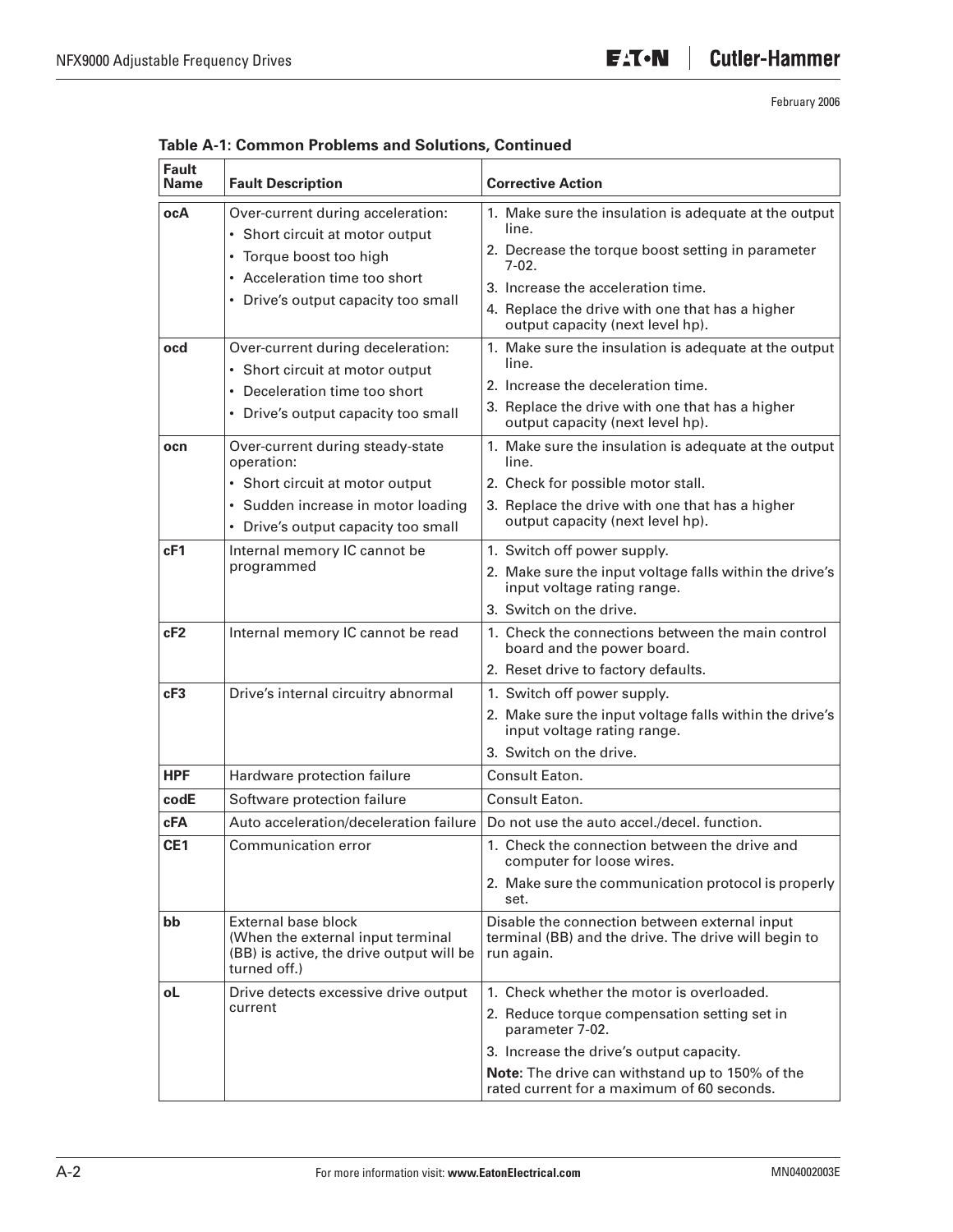# **Appendix B — Communication Address Definition**

#### **Table B-1: Communication Address Definition**

| Content:                                | <b>Address:</b> | <b>Function:</b>                                                                                                                                                                                                                                                 |                                                                 |  |  |
|-----------------------------------------|-----------------|------------------------------------------------------------------------------------------------------------------------------------------------------------------------------------------------------------------------------------------------------------------|-----------------------------------------------------------------|--|--|
| AMD<br><b>Parameters</b><br>Read, Write | ggnnH           | gg means parameter group, nn means parameter number, for example,<br>the address of Pr 4-01 is 0401H. Referencing to Chapter 3 for the function<br>of each parameter. When reading parameter by command code 03H,<br>only one parameter can be read at one time. |                                                                 |  |  |
| Command                                 | 2000H           | <b>Bit 1,0</b>                                                                                                                                                                                                                                                   | 00: No function<br>01: Stop<br>10: Run<br>11: JOG+Run           |  |  |
|                                         |                 | <b>Bit 2-3</b>                                                                                                                                                                                                                                                   | Not used                                                        |  |  |
|                                         |                 | <b>Bit 5,4</b>                                                                                                                                                                                                                                                   | 00: No function<br>01: FWD<br>$10:$ REV<br>11: Change direction |  |  |
|                                         |                 | Bit 6-15                                                                                                                                                                                                                                                         | Not used                                                        |  |  |
|                                         | 2001H           | Freg. command                                                                                                                                                                                                                                                    |                                                                 |  |  |
|                                         | 2002H           | Bit 0                                                                                                                                                                                                                                                            | 1: EF (external fault) on                                       |  |  |
|                                         |                 | Bit 1                                                                                                                                                                                                                                                            | 1: Reset                                                        |  |  |
|                                         |                 | <b>Bit 2-15</b>                                                                                                                                                                                                                                                  | Not used                                                        |  |  |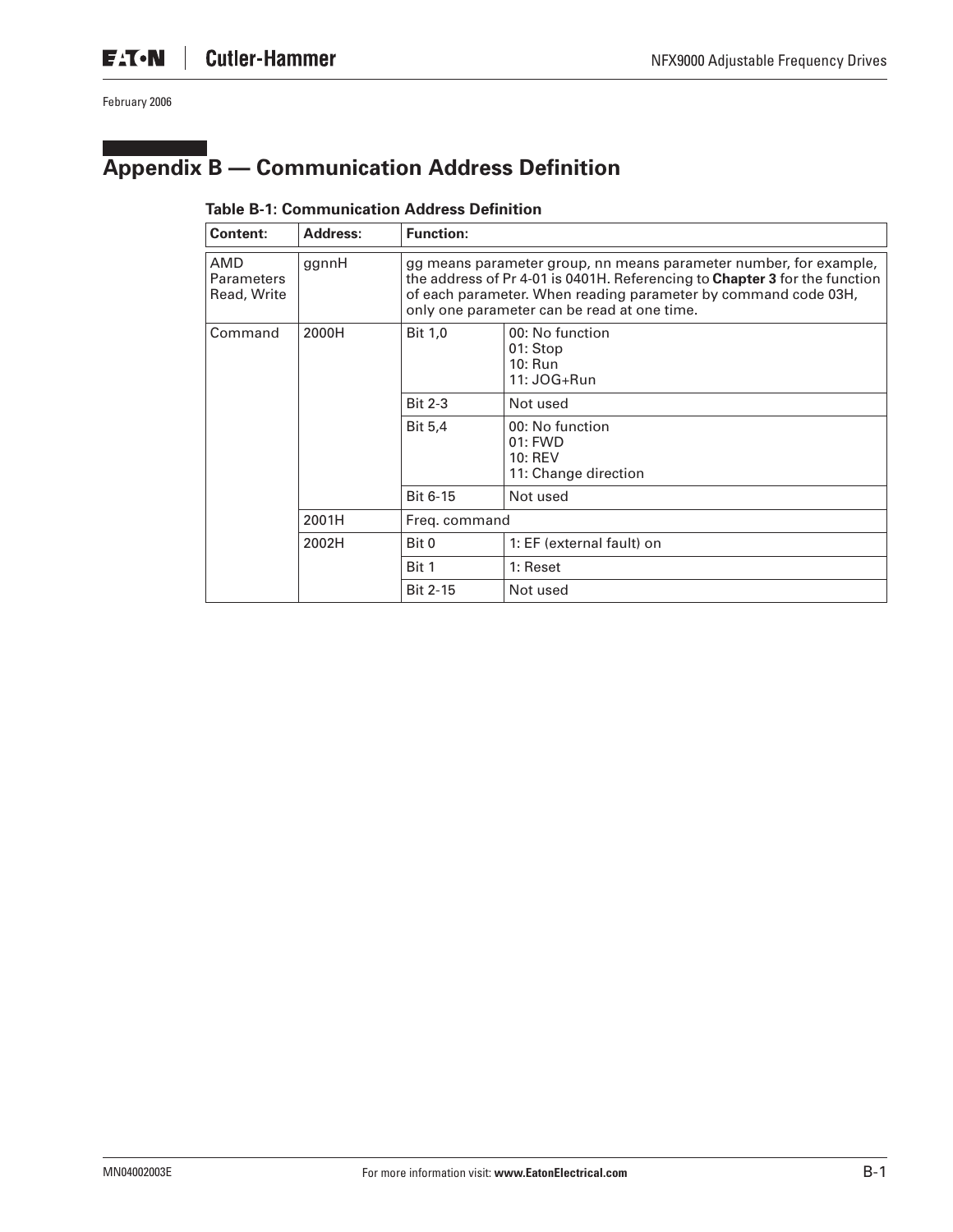| Content:                              | <b>Address:</b> | <b>Function:</b>                                                                                                                                                                                                                                                                                                                                                                                                                                                                                                                                                                 |                                                                                                                                                                                                                                                                                                                                                                                                                    |
|---------------------------------------|-----------------|----------------------------------------------------------------------------------------------------------------------------------------------------------------------------------------------------------------------------------------------------------------------------------------------------------------------------------------------------------------------------------------------------------------------------------------------------------------------------------------------------------------------------------------------------------------------------------|--------------------------------------------------------------------------------------------------------------------------------------------------------------------------------------------------------------------------------------------------------------------------------------------------------------------------------------------------------------------------------------------------------------------|
| <b>Status</b><br>monitor<br>Read-only | 2100H           | Error code:<br>0: No errors occurred<br>1: Over-current (oc)<br>2: Over-voltage (ov)<br>3: Overheat (oH)<br>4: Overload (oL)<br>5: Overload1 (oL1)<br>6: External fault (EF)<br>7: Reserved<br>8: Reserved<br>(ocn)<br>12: Reserved<br>13: Reserved<br>14: Low voltage (Lv)<br>15: CPU failure 1 (cF1)<br>16: CPU failure 2 (cF2)<br>17: b.b.<br>18: Overload (oL2)<br>21: Reserved<br>22: CPU failure (cF3.1)<br>23: CPU failure (cF3.2)<br>24: CPU failure (cF3.3)<br>25: CPU failure (cF3.4)<br>26: CPU failure (cF3.5)<br>27: CPU failure (cF3.6)<br>28: CPU failure (cF3.7) | 9: Current exceeds 2 times rated current during acc. (ocA)<br>10: Current exceeds 2 times rated current during dec. (ocd)<br>11: Current exceeds 2 times rated current during steady state operation<br>19: Auto acc/dec failure ( cFA)<br>20: Software protection enabled (codE)<br>29: Hardware protection failure (HPF.1)<br>30: Hardware protection failure (HPF.2)<br>31: Hardware protection failure (HPF.3) |
|                                       | 2101H           | Status of AMD                                                                                                                                                                                                                                                                                                                                                                                                                                                                                                                                                                    |                                                                                                                                                                                                                                                                                                                                                                                                                    |
|                                       |                 | <b>Bit 1,0</b>                                                                                                                                                                                                                                                                                                                                                                                                                                                                                                                                                                   | 00: RUN LED light off, STOP LED light up<br>01: RUN LED blink, STOP LED light up<br>10: RUN LED light up, STOP LED blink<br>11: RUN LED light up, STOP LED light off                                                                                                                                                                                                                                               |
|                                       |                 | Bit 2                                                                                                                                                                                                                                                                                                                                                                                                                                                                                                                                                                            | 1: JOG active                                                                                                                                                                                                                                                                                                                                                                                                      |
|                                       |                 | <b>Bit 4,3</b>                                                                                                                                                                                                                                                                                                                                                                                                                                                                                                                                                                   | 00: REV LED light off, FWD LED light up<br>01: REV LED blink, FWD LED light up<br>10: REV LED light up, FWD LED blink<br>11: REV LED light up, FWD LED light off                                                                                                                                                                                                                                                   |

**Table B-1: Communication Address Definition, continued**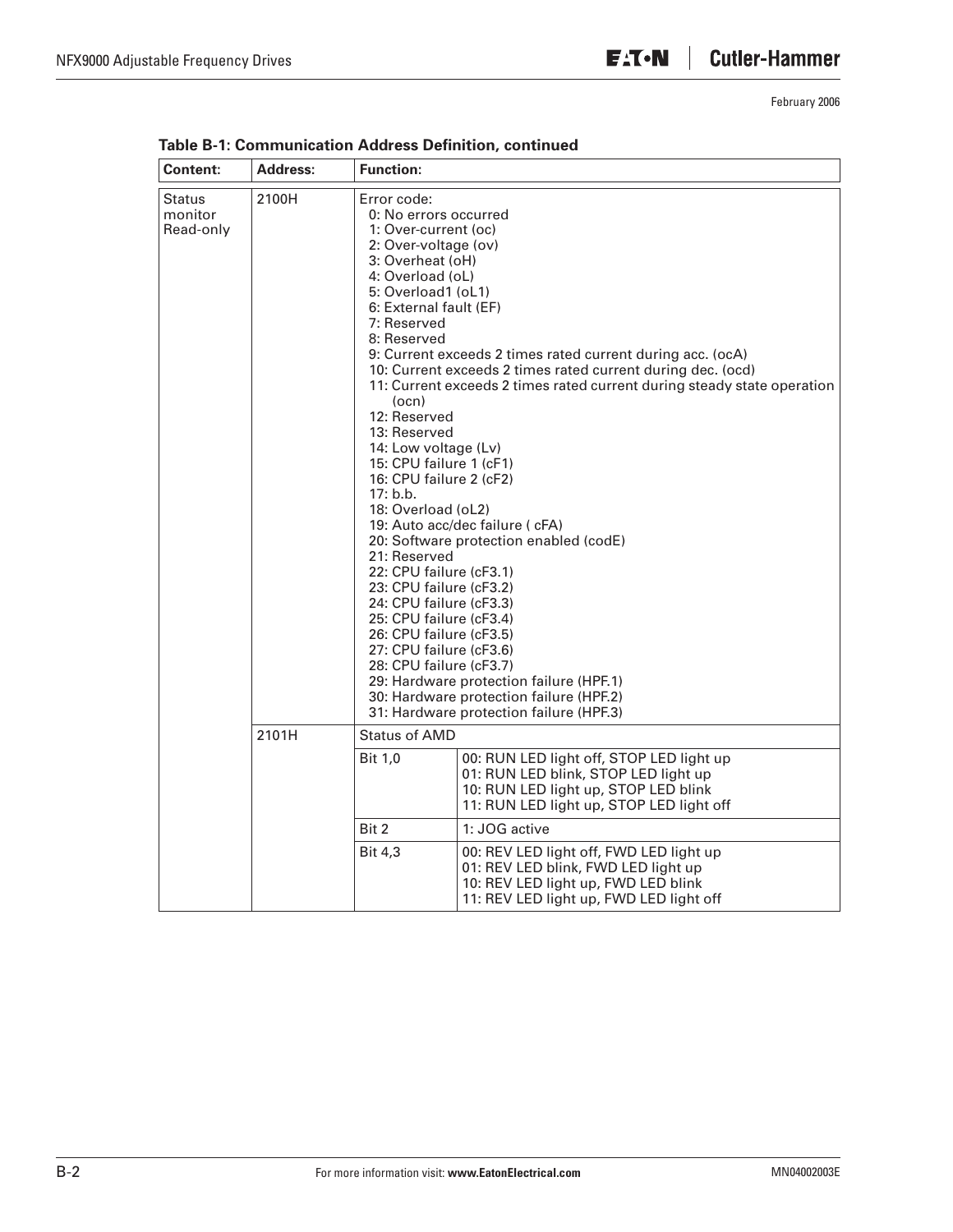| <b>Content:</b> | <b>Address:</b> | <b>Function:</b>                           |                                                  |  |
|-----------------|-----------------|--------------------------------------------|--------------------------------------------------|--|
| (Reserved)      | 2101H,          | Bit 5                                      | Not used                                         |  |
|                 | continued       | <b>Bit 5-7</b>                             | Not used                                         |  |
|                 |                 | Bit 8                                      | 1: Main freq. controlled by communication        |  |
|                 |                 | Bit 9                                      | 1: Main freq. controlled by external terminal    |  |
|                 |                 | <b>Bit 10</b>                              | 1: Operation command controlled by communication |  |
|                 |                 | <b>Bit 11</b>                              | 1: Parameters been locked                        |  |
|                 |                 | Bit 12-15                                  | Not used                                         |  |
|                 | 2102H           | Frequency command. (FXXX.XX)               |                                                  |  |
|                 | 2103H           | Output frequency. (HXXX.XX)                |                                                  |  |
|                 | 2104H           | Output current. (AXX.X)                    |                                                  |  |
|                 | 2105H           | DC-BUS voltage. (UXXX)                     |                                                  |  |
|                 | 2106H           | Output voltage. (EXXX)                     |                                                  |  |
|                 | 2107H           | Step number of multi-step speed operation. |                                                  |  |
|                 | 2108H           | Step number of PLC operation.              |                                                  |  |
|                 | 2109H           | Time of PLC operation.                     |                                                  |  |
|                 | 210AH           | Value of the counter.                      |                                                  |  |

| Table B-1: Communication Address Definition, continued |
|--------------------------------------------------------|
|--------------------------------------------------------|